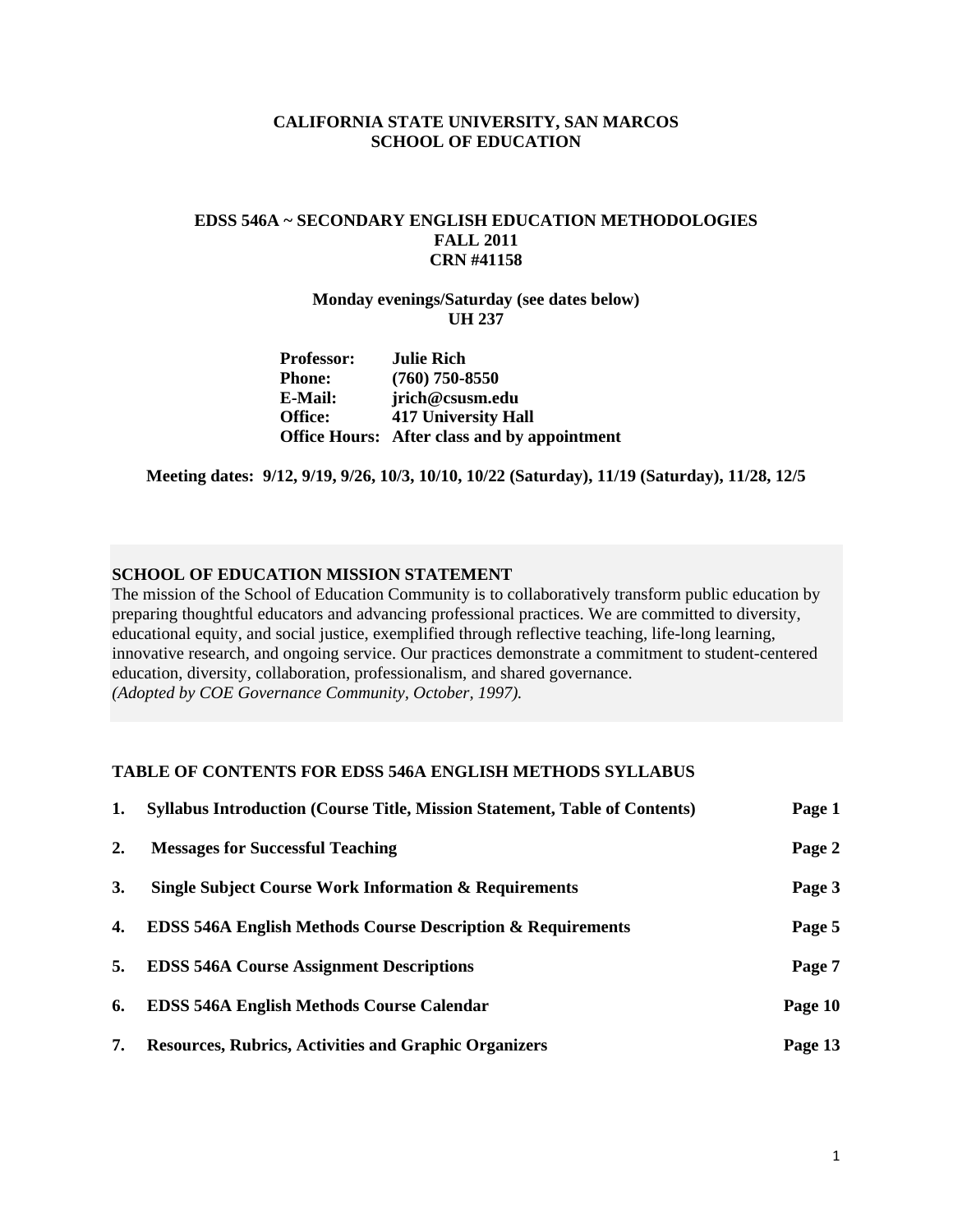## **MESSAGES FOR SUCCESSFUL TEACHING**

**This is a rigorous program and profession and you are fortunate to be here. Take pride in being part of the program you chose and realize that you represent CSUSM and the teaching profession at all times.** 

## **ATTITUDE IS EVERYTHING! Guiding principles:**

#### **1. All Students Can Learn.**

Teachers are responsible for the learning outcomes of every child. Tell your students you believe in them.

## **2. Relationships are the Key to Success. Reputation is Everything. Perception is Reality. This is a yearlong interview.**

 Be a good colleague. Everyone you encounter may be your unofficial letters of recommendation. Social and teaching position. Candidates who do not understand this early-on may encounter barriers to getting hired. What you do EVERY day matters! Cooperative Skills are needed with students, colleagues, administrators, families and the community. The education community is very small. You never know who knows whom, or who can help you get your ideal

#### **3. It's not about you, it is all about your students.**

 learn. Differentiate content, process and product based on each student's readiness learning profile and Learn who your students are, what they value, how they learn and how they feel validated and motivated to interests. Be respectful.

## **4. Ensure social justice and equity.**

Teaching is a political act. Effective teachers are change agents. Supporting the status quo is supporting failure. Remember, you cannot change systems with the same practices and processes that were used to create them.

#### **5. Listen and learn.**

 Pay attention to classroom and workplace discussion protocols. Listen and learn the culture of your school and the community context. Be respectful to your Cooperating Teacher, On-site Liaison and University Supervisor - they are your on-site support team!! Benefit from their expertise and experience. Learn the culture and the politics and develop a positive reputation to position yourself to transform education. At school meetings find ways to confirm and support, not challenge.

## **THE DAY TO DAY**……

## **6. If You Fail to Plan, You Plan to Fail. Be Prepared. Be reflective.**

You are expected to have a lesson plan for each and every day you teach. Evidence of learning should be monitored continuously and in a variety of ways. Reflect on what worked and what didn't work every period.

#### **7. Engaging Lessons/Activities and Your Positive Attitude Are The Best Management Approach. (refer to #1)**

"Idle hands are the devil's tools" (Chaucer's 'Tale of Melibee', c. 1386). If idleness is the root of mischief, then educators need to make sure they design engaging activities that take into account students' readiness levels, learning profiles and interests. If a lesson challenges students then they will not find ways to challenge you.

## **8. Do The Work. Step it Up. Try. Actions and Non-Actions Speak. Be present.**

 than your words. Colleagues and students will judge you on what you do and do not do. A lack of action may You have to do the work. Push yourself to do your best. Be mindful of your actions, because they speak more reflect poorly on your effectiveness. Colleagues and students will look for evidence of your effectiveness. A lack of evidence can be perceived as

failure. If you observe a problem and do not act, you are sending the message that that action is approved.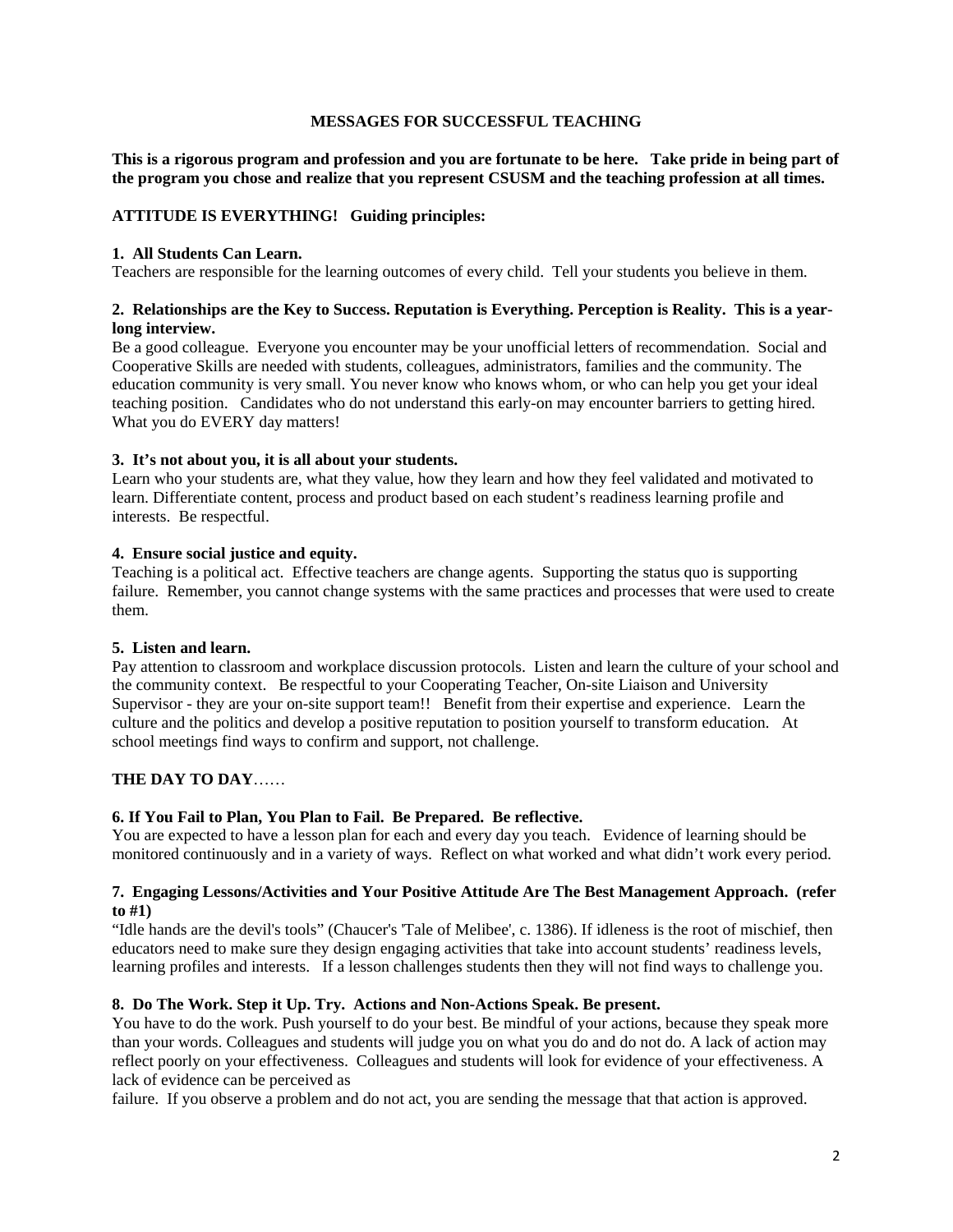# **AND FINALLY…..**

## **9. Be Flexible.**

Be open to and enthusiastic for learning (Disposition 6 & 8).

#### **10. Enjoy the Experience.**

Enjoy the developmental process. Have fun with the students. This profession can be life affirming.

# **EDSS 546A SECONDARY ENGLISH METHODS COURSE WORK INFORMATION & REQUIREMENTS**

## **Course Prerequisites**

Admission to the Single Subject Program, EDUC 350, EDUC 364, & EDUC 422

## **Authorization to Teach English Learners**

This credential program has been specifically designed to prepare teachers for the diversity of languages often encountered in California public school classrooms. The authorization to teach English learners is met through the infusion of content and experiences within the credential program, as well as additional coursework. Teacher candidates successfully completing this program receive a credential with authorization to teach English learners. *(Approved by CCTC in SB 2042 Program Standards, August 02.)* 

## **Teacher Candidate Learning Outcomes**

Teacher Candidates will be required to complete a Teaching Performance Assessment, show proof of Teacher Performance Expectations and complete critical assessment tasks- specific assignments for this course. It is the teacher candidates responsibility to understand expectations and complete assignments by stated due dates.

#### **California Teacher Performance Assessment (CalTPA)**

Beginning July 1, 2008 all California credential candidates must successfully complete a state-approved system of teacher performance assessment (TPA), to be embedded in the credential program of preparation. At CSUSM this assessment system is called the CalTPA or the TPA for short.To assist your successful completion of the TPA a series of informational seminars are offered over the course of the program. TPA related questions and logistical concerns are to be addressed during the seminars. Your attendance to TPA seminars will greatly contribute to your success on the assessment. Additionally, COE classes use common pedagogical language, lesson plans (lesson designs), and unit plans (unit designs) in order to support and ensure your success on the TPA and more importantly in your credential program. The CalTPA Candidate Handbook, TPA seminar schedule, and other TPA support materials can be found on the SoE website provided at the website provided:

http://www.csusm.edu/education/CalTPA/ProgramMaterialsTPA.html

Task 1: Principles of Context-Specific and Developmentally Appropriate Pedagogy

- Case Study 1: Developmentally appropriate pedagogy
- Case Study 2: Assessment practices
- Case Study 3: Adaptation of content-specific pedagogy for English Learners, and
- Case Study 4: Adaptation of content-specific pedagogy for students with special needs.

## **School of Education Attendance Policy**

Due to the dynamic and interactive nature of courses in the School of Education, all teacher candidates are expected to attend all classes and participate actively. At a minimum, teacher candidates must attend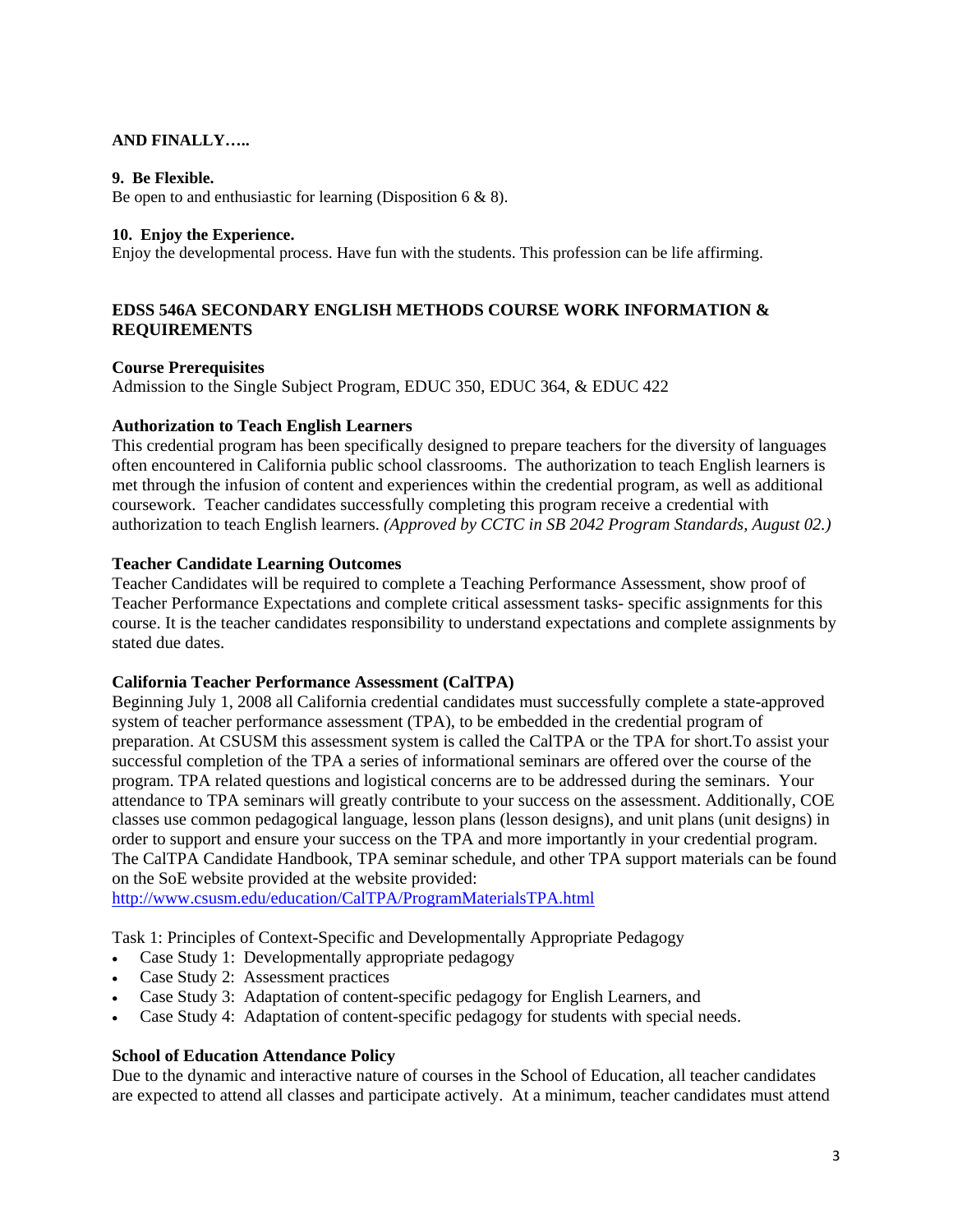instructor as soon as possible. *(Adopted by the COE Governance Community, December, 1997.)* more than 80% of class time, or s/he may not receive a passing grade for the course at the discretion of the instructor. Should the teacher candidate have extenuating circumstances, s/he should contact the

#### **Teacher Candidates with Disabilities Requiring Reasonable Accommodations**

Teacher candidates with disabilities who require reasonable accommodations must be approved for services by providing appropriate and recent documentation to the Office of Disable Student Services (DSS). This office is located in Craven Hall 4300, and can be contacted by phone at (760) 750-4905, or TTY (760) 750-4909. Teacher candidates authorized by DSS to receive reasonable accommodations should meet with their instructor during office hours or, in order to ensure confidentiality, in a more private setting.

## **All University Writing Requirement**

The writing requirement of 2500 words will be met through reading responses, teacher interview, strategy matrix, lesson plan and unit plan.

## **CSUSM Academic Honesty Policy**

"Students will be expected to adhere to standards of academic honesty and integrity, as outlined in the Student Academic Honesty Policy. All written work and oral presentation assignments must be original work. All ideas/materials that are borrowed from other sources must have appropriate references to the original sources. Any quoted material should give credit to the source and be punctuated with quotation marks.

 academic dishonesty in accordance with the general rules and regulations of the university. Disciplinary Teacher candidates are responsible for honest completion of their work including examinations. There will be no tolerance for infractions. If you believe there has been an infraction by someone in the class, please bring it to the instructor's attention. The instructor reserves the right to discipline any student for action may include the lowering of grades and/or the assignment of a failing grade for an exam, assignment, or the class as a whole."

Incidents of Academic Dishonesty will be reported to the Dean of Students. Sanctions at the University level may include suspension or expulsion from the University.

#### **Plagiarism**

As an educator, it is expected that each teacher candidate will do his/her own work, and contribute equally to group projects and processes. Plagiarism or cheating is unacceptable under any circumstances. If you are in doubt about whether your work is paraphrased or plagiarized see the Plagiarism Prevention for Students website http://library.csusm.edu/plagiarism/index.html. If there are questions about academic honesty, please consult the University catalog.

## **Electronic Communication Protocol**

Electronic correspondence is a part of your professional interactions. If you need to contact instructor or other teacher candidates, e-mail is often the easiest way to do so. It is my intention to respond to all received e-mails in a timely manner. Please be reminded that electronic correspondences are a very specific form of communication, with their own form of nuances, meanings, and etiquette. For instance, electronic messages sent with all upper case letters, major typos, or slang, often communicates more than the sender originally intended. With that said, please be mindful of all electronic messages you send, to your colleagues, to faculty members in the School of Education, or to persons within the greater educational community. All electronic messages should be crafted with professionalism and care.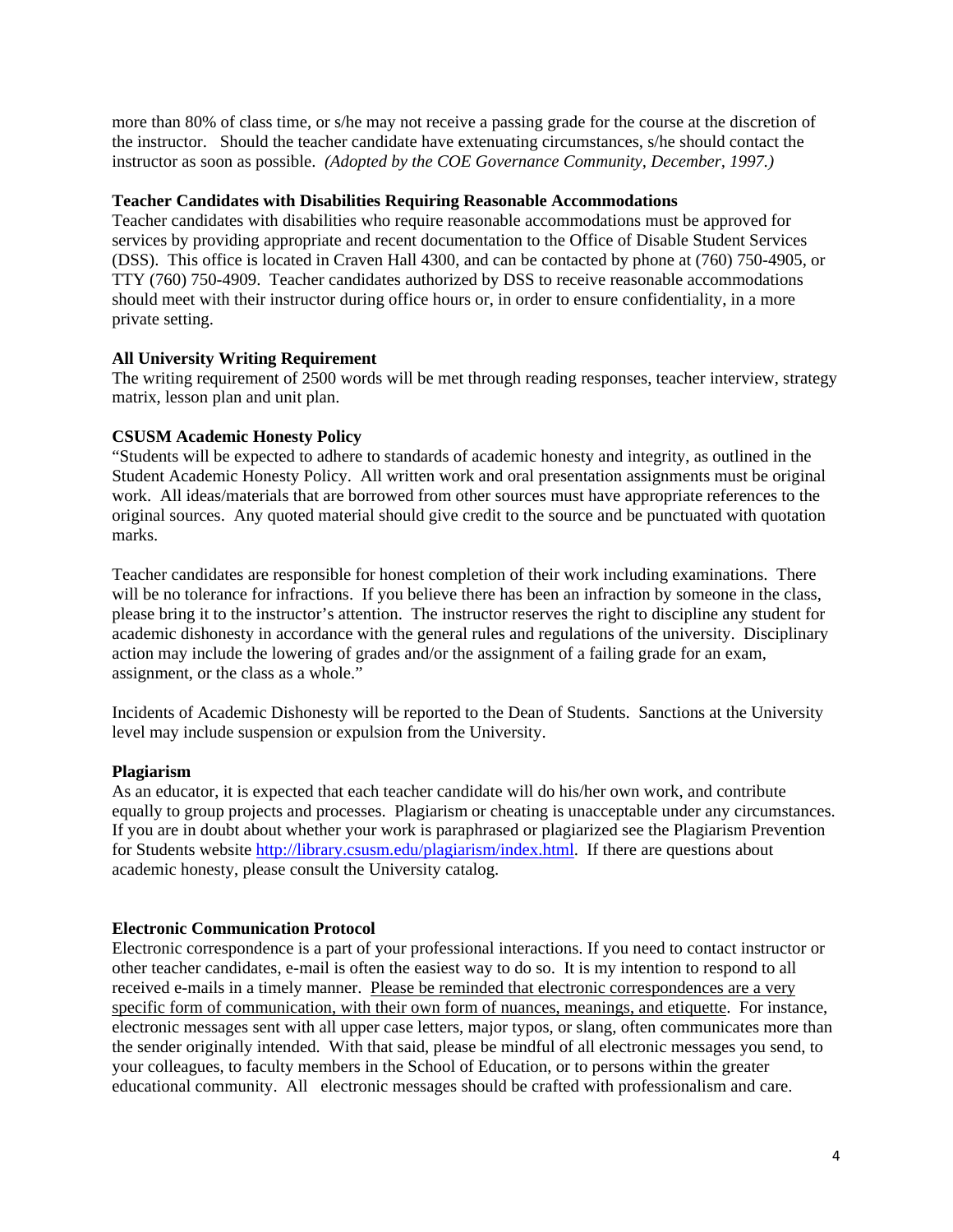# **Things to consider:**

- Would I say in person what this e-mail specifically says?
- How could this e-mail be misconstrued?
- Does this e-mail represent my highest self?
- Am I sending this e-mail to avoid a face-to-face conversation?

# **EDSS 546A SECONDARY ENGLISH METHODS COURSE DESCRIPTION & REQUIREMENTS**

# **Course Description**

EDSS 546A (2 units) Secondary English Education A

Focuses on developing an understanding of theory, methodology and assessment of English in integrated and inclusive secondary classrooms; Part A. *This course is aligned with California's SB 2042 Standards.* 

**In this course, students will explore theories and strategies for teaching all facets of language arts: speaking, listening, reading, writing, thinking, viewing and collaborating (although these are artificial separations), paying particular attention to scaffolding student learning for access and success. Students will be required to apply their learning in related assignments and clinical practice experiences during teaching and/or observations.** 

## **Objectives**

During courses EDSS 546A and EDSS 546B using interrelated activities in program coursework and fieldwork, candidates learn specific teaching strategies that are effective in supporting them to deliver a comprehensive program of systematic instruction of English, as defined by the California Reading/Language Arts Framework, 2007 and California State Program Standards:

1. Connect reading, writing, and oral language processes in an integrated fashion. Teacher candidates in English understand, plan, design, and implement instruction that includes the following:

a. Word analysis, fluency, and systematic vocabulary development, as evidenced by the use of phonological, morphological, and derivational systems of orthographic development.

- 2. Reading comprehension, including promoting students' ability to access grade-level texts of increasing depth and complexity and activate background knowledge, make connections, synthesize information, and evaluate texts.
- 3. Purposes and characteristics of the major genres of literature.
- 4. Literary response and analysis and critique of texts and media for point of view, bias, power, validity, truthfulness, persuasive techniques, and appeal to both friendly and critical audiences.
- 5. Writing instruction (inclusive of the writing process) on conventions, domains (i.e., response to literature, informational, persuasive, and technical), research, and applications that allow students to produce complex texts.
- 6. Academic language development emphasizing discourse that leads to the production of complex texts.
- 7. Incorporation of technology into language arts as a tool for conducting research
- 8. Strategies and systematic guidance so that students select texts for reinforcement of independent reading habits.
- 9. Opportunities for listening and speaking, including comprehension, organization and delivery of oral communication, and analysis and evaluation of oral and media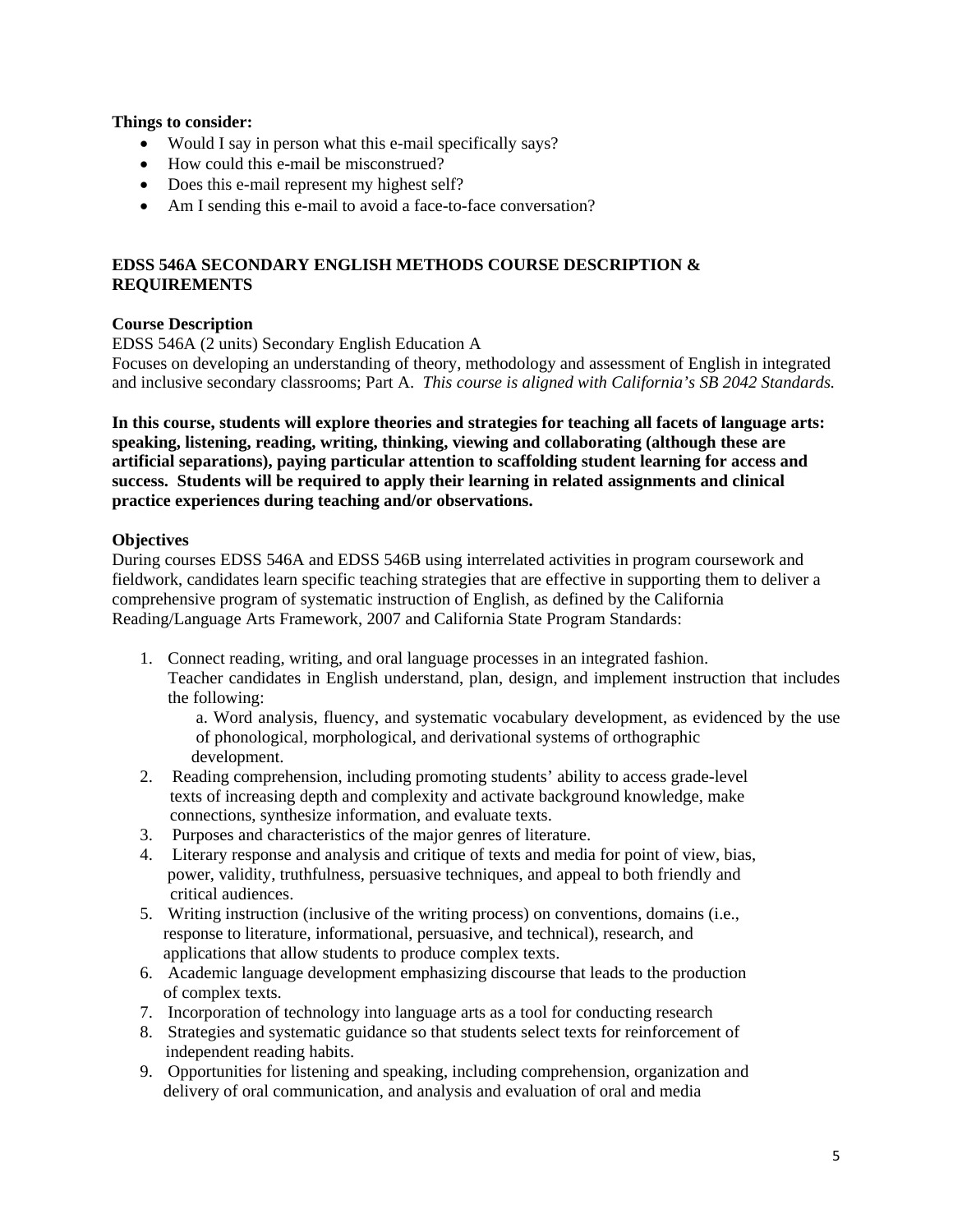communications.

- 10. Instruction in speaking applications including grade-level genres and their characteristics.
- 11. Assess student progress both formally and informally to inform and plan instruction that advances the learning of all students

# **Required Texts**

Burke, Jim. *The English Teacher's Companion.* Portsmouth: Boynton/Cook, 1999. Graff, Gerald and Birkenstein, Cathy. "They Say/I Say": W.W. Norton and Company, Inc. 2010. CDE. *California English--Language Arts Content Standards.* Sacramento: California Dept. of Education, 1998. (**You can get these on-line: www.cde.ca.gov)** 

## **Course Requirements**

and error-free is a priority for the School of Education. Teacher education is a professional preparation program. It is expected that teacher candidates will come to class prepared to discuss the readings, submit required assignments, and participate in class activities. Teacher candidates are expected to adhere to academic honesty and integrity, standards of dependability, confidentiality and writing achievement. Because it is important for teachers to be able to effectively communicate their ideas to students, parents, colleagues, and administrators, writing that is original, clear

It is expected that work will be turned in on time. Please discuss individual issues with the instructor.

## **Teacher Performance Expectation (TPE) Competencies**

This course is designed to help teachers seeking the Single Subject Credential to develop the skills, knowledge, and attitudes necessary to assist schools and districts in implementing an effective program for all students in the area of English/Language Arts. The successful candidate must be able to demonstrate their understanding and ability to apply each of the TPE's, that is, merge theory and practice in order to realize a comprehensive and extensive educational program for all students. This course will emphasize the following TPEs:

## **TPE 1B - Subject-Specific Pedagogical Skills for Single Subject Teaching Assignments**

*Understands and uses the state-adopted academic content standards Develops planning instruction that addresses the standards Consistently demonstrates the ability to teach to the standards* 

# **TPE 4 - Making Content Accessible**

*States in every lesson plan the State standards Uses activities and materials that support stated objectives Uses multiple ways to reinforce the content of the standard Follows a logical, sequence of instruction in the lesson plan* 

## **TPE 5 - Student Engagement**

*Ensures students understand the objective of the lesson Actively involves students with the lesson Uses a variety of strategies to involve the students and increase their understanding of the lessons objectives*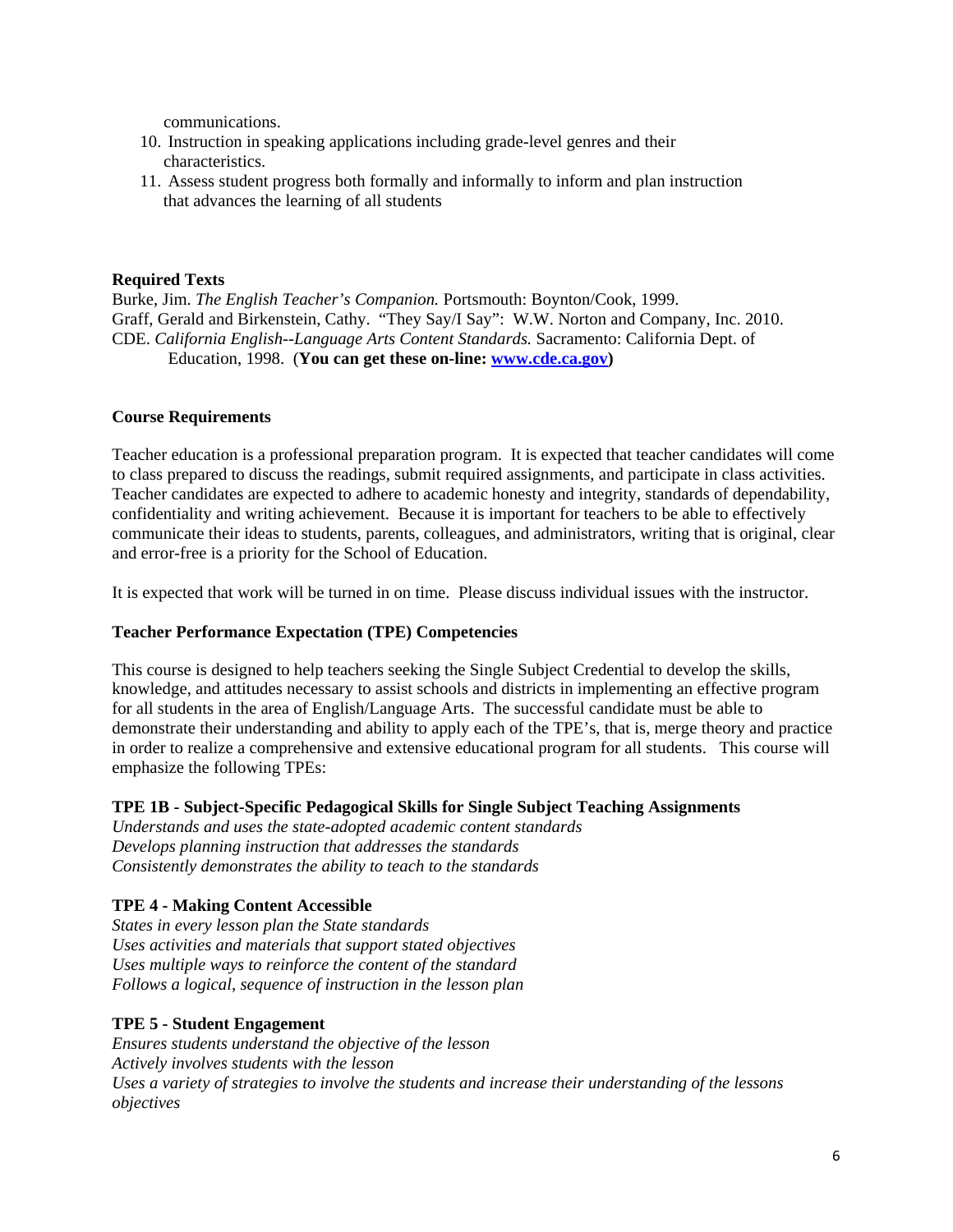# **TPE 6c - Developmentally Appropriate Practices in Grades 9 -12**

*Understanding important characteristics of the learners Designing instructional activities Providing developmentally appropriate educational experiences* 

# **TPE 9 - Instructional Planning**

*Establishing academic learning goals Connecting academic content to the students backgrounds, needs, and abilities Selecting strategies/activities/materials/resources* 

# **TPE 10 - Instructional Time**

*Appropriately allocates instructional time to maximize student achievement Effectively and efficiently maximizes instructional time through management based on reflection and consultation Adjusts the use of instruction time to optimize learning opportunities* 

# **Instructor Application of the Attendance Policy**

 involvement in discussions of readings. If extenuating circumstances occur, the teacher candidate should For this course attendance at all classes is essential to receiving credit for intermediate assessments and contact the instructor as soon as possible to make appropriate arrangements.

#### **EDSS 546A SECONDARY ENGLISH METHODS COURSE ASSIGNMENT DESCRIPTIONS I. Concepts and Essential Questions**

# **Know your students (Introduction, chs. 1, 2)**

How will you get to know your students?

How will this knowledge enhance your teaching and your students' learning? How will you apply and implement this knowledge into your curriculum and your pedagogy? What place does knowledge of your students have in the scaffolding of learning? How and why will you form relationships and communication lines with parents?

# **Organization and management (chs. 1, 7, 23, 24,)**

What is the effect of your planning and organization on your students' learning? How will you manage the paper load and provide appropriate and helpful feedback for 175+ students? What role will students play in your organizational and management plan? How will you organize yourself so that you have a life outside your classroom?

# **Academic components of the English classroom (chs. 4, 5, 6, 7, 8, 11)**

What is the place of vocabulary in your English classroom?

What is the place of grammar in your English classroom?

What effective, research-based approaches will you use for developing your students' writing proficiency?

How will you teach students to be independent, critical readers and 'comprehenders'?

How will you know students understand and are progressing?

How will you model the [real life power] of lifelong reading, a well developed vocabulary, and strong writing skills?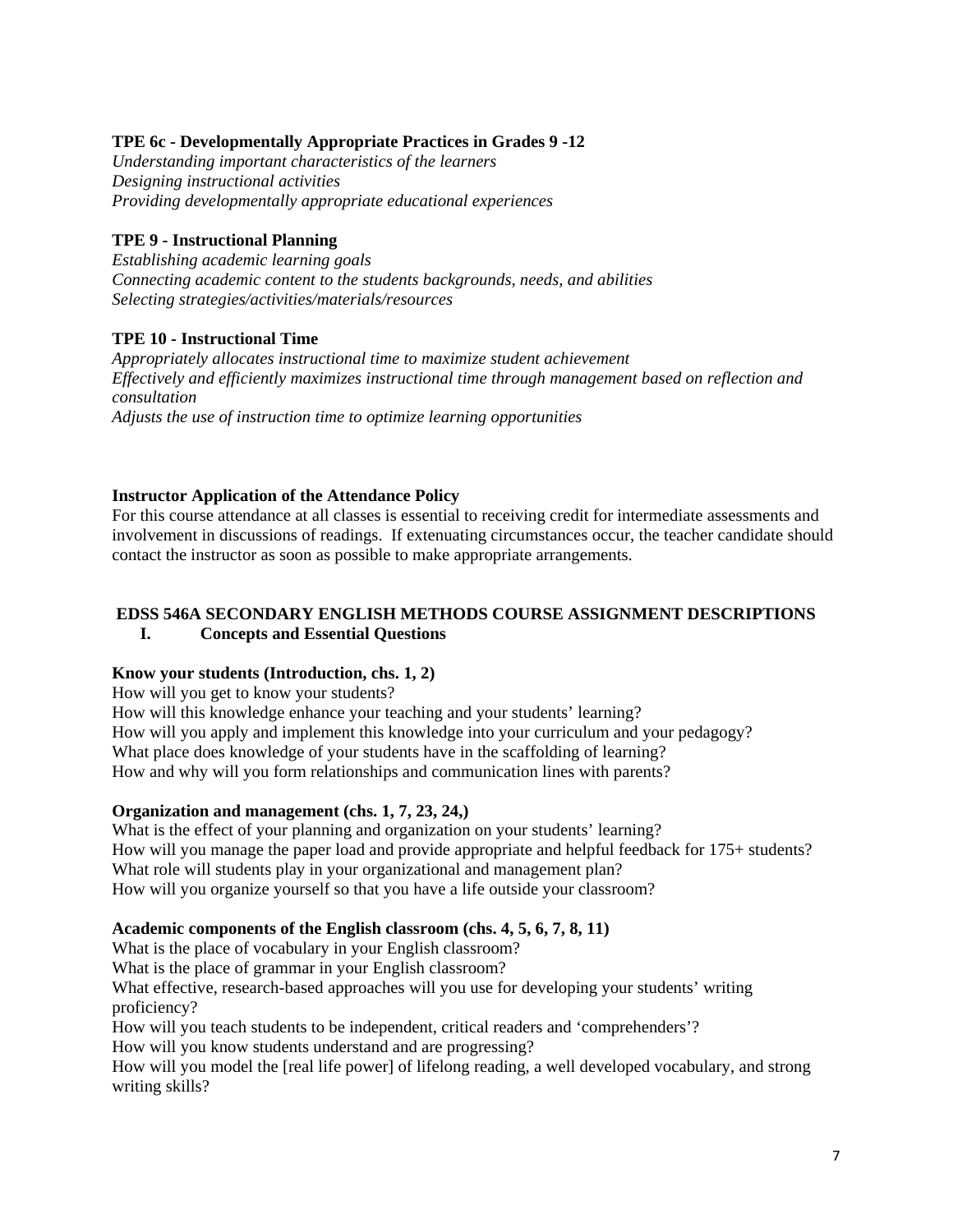# **Critical thinking (chs. 9, 19)**

What is the role of inquiry in your English curriculum? How will you use questioning to scaffold understanding and encourage your students' critical thinking? How do conversation and writing help your students to think?

# **Social justice in your English classroom (chs. 17, 18, 25)**

What does an effective learning environment in your classroom look like, feel like? How will you develop a community of learners that is inclusive? How will you teach respect through your actions and through your curriculum? How will you ensure that your classroom is student-centered? What place and effect will gender, race, and culture have on learning in your English classroom?

# **Transforming the English classroom for the 21st century (chs. 2, 3, 10, 16, 21, 22, 26, 27)**

How will you engage in professional conversations and discussions with colleagues, administrators, and policy makers to effect change in the curriculum?

What expectations do you have for all of your students to become proficient readers and writers as requisites for navigating the  $21<sup>st</sup>$  Century?

# **II. Assignments**

- **Reading Responses/Essential Questions**: In order to have effective discussions within our classroom, you will be asked to come to class prepared with the readings for the week. You will hand in reading responses in the format assigned in class, the course syllabus or the Cougar Course site. Some responses may be sent to the instructor via email on weeks that class is not in session.
- **Sample writing and revision of one piece of writing (personal narrative/memoir):** You will be asked to work through the writing process to create a memoir/personal narrative. The purpose of this essay is to help us learn how to conduct effective writer's workshops that you can use in your own English classrooms. To receive full credit, you will need to bring in a completed final packet/task sheet that contains (1) pre-writing assignments (2) the rough draft, (3) the final revised essay based on the feedback you received from your colleagues, (4) one typed paragraph explaining in detail the changes you made to your first draft based on the peer-feedback.
- **Formal First Day Presentation**: You will present your first day lesson in class to your fellow candidates that includes your introduction to students, student survey/or results presentation, parent letter home, class management plan and the lesson plan using the single subject format and integrating English pedagogy into this first formal day. You will be graded using a rubric.
- **Unit Overview and Lesson Design:** You will write an in-depth lesson based on a concept and standard(s) you will be teaching in CP 1. You will provide a brief overview of the unit in which the lesson will be taught in addition to the specific lesson design. The purpose of this assignment is to get you comfortable using the strategies we will have discussed and explored throughout the class. You may use the EWRC format we will discuss in this class or the lesson plan template you learn in EDSS 511. We will model several strategies in class and discuss in depth how to plan effective Language Arts lessons and units.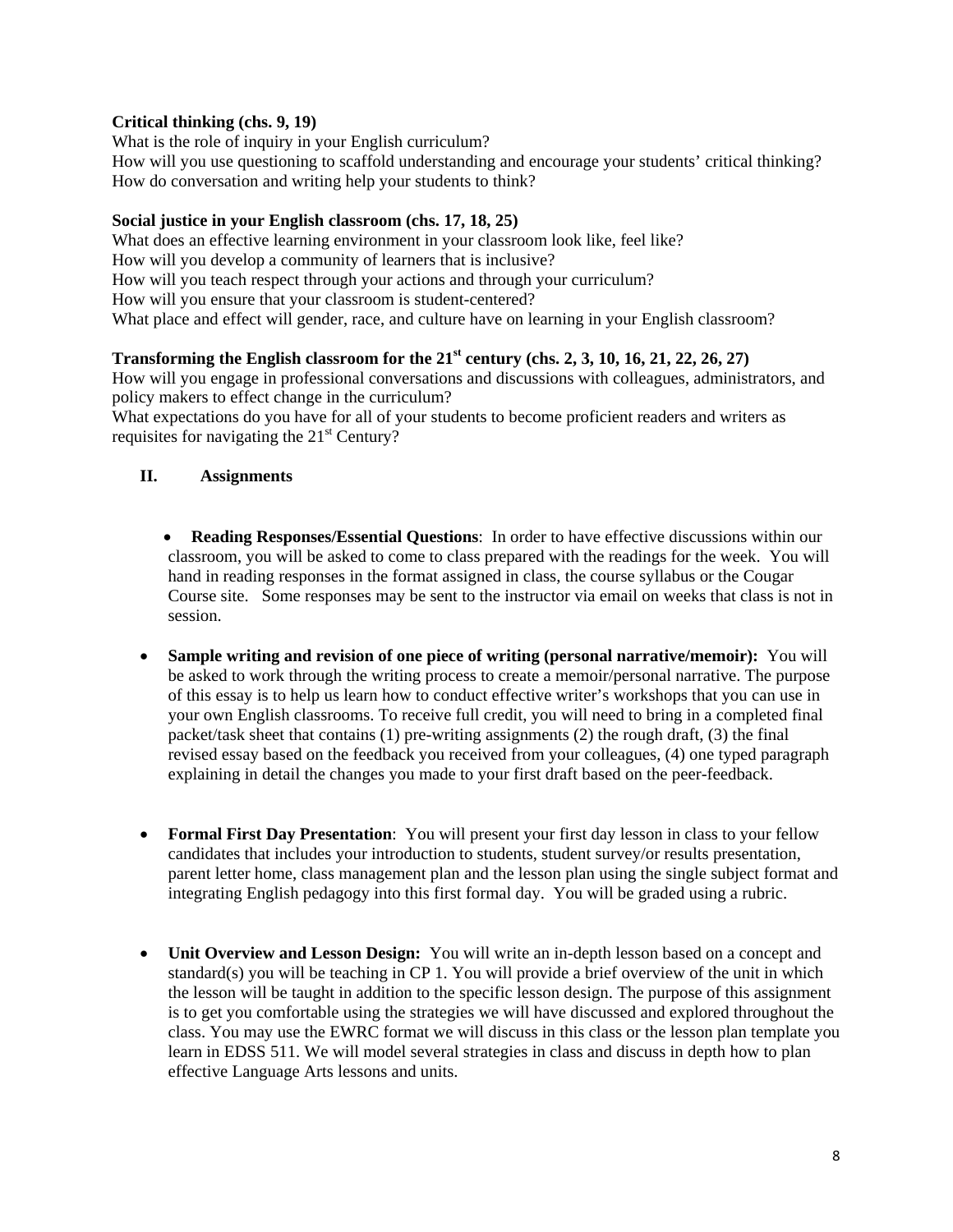**• Thoughtful participation:** Being a teacher involves more than planning lessons and delivering instruction. You must be able to articulate the reasons behind your curricular decisions, to advocate for students, and to defend policies about which you feel strongly. Engaging in professional conversations with parents, administrators, other teachers, and the public is imperative for teachers today. To that end, we expect that each student will participate actively and thoughtfully in each class session.

Late work will not be accepted. If you must be absent, your work shall be submitted by the beginning of the class in which it is due and may be done electronically. Please consult with professor should this be necessary.

Thoughtful participation  $-10$ Reading responses (6 at 5 pts each) – 30 First Day presentation -- 20 Unit plan overview/lesson plan – 50 Writing sample and revision – 40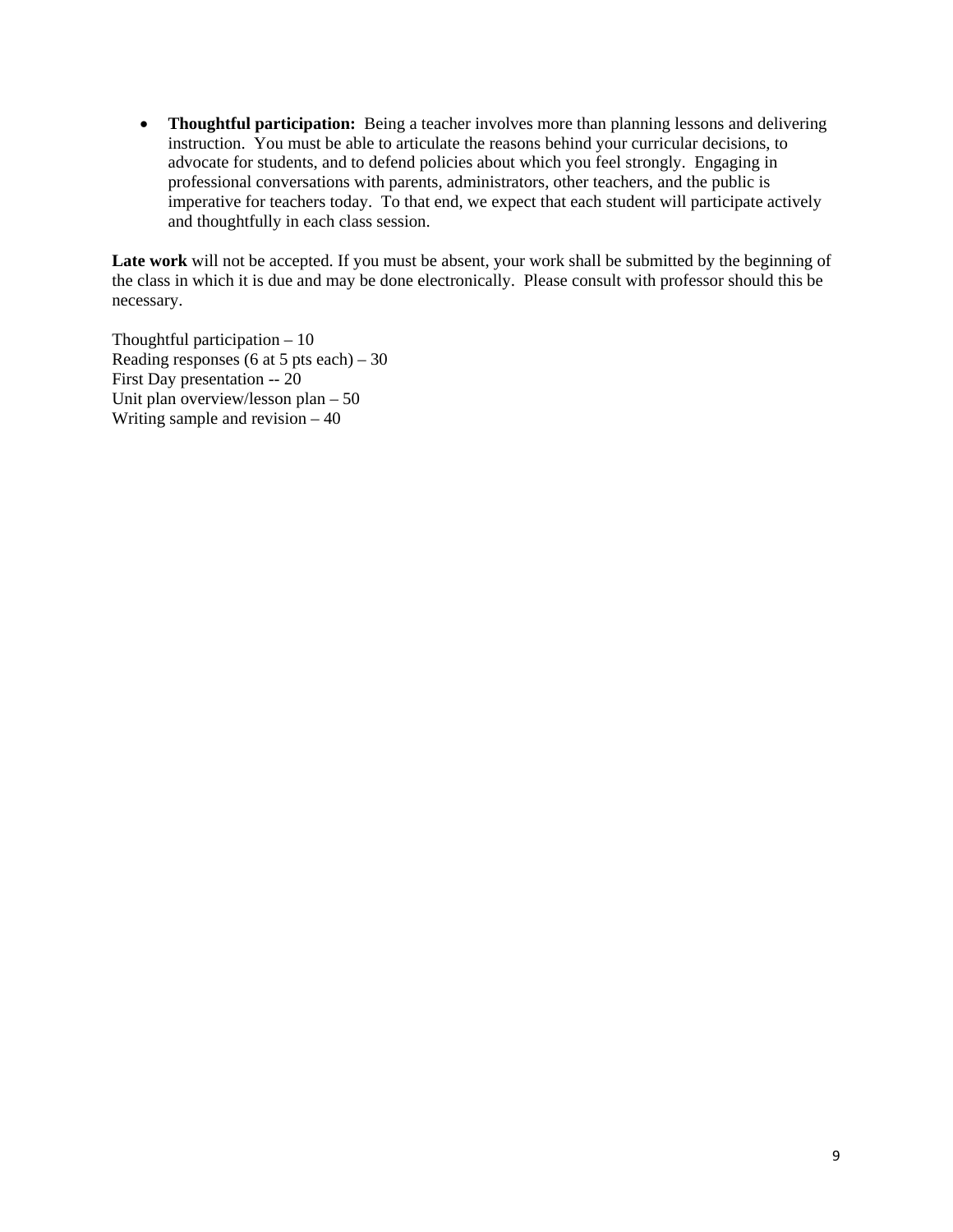# **EDSS 546A SECONDARY ENGLISH METHODS COURSE CALENDAR**

Although this schedule is carefully planned, the instructors reserve the right to make changes based on unforeseen circumstances and teachable moments.

| <b>Date</b>      | <b>Topic</b>                                                                                                                                                                                                                                                                                                                                                | <b>Your Responsibilities</b>                                                                                                                                                                                                                                                                                                                                                                                                                                                                                                                                                                                                                                                                                                                                |  |
|------------------|-------------------------------------------------------------------------------------------------------------------------------------------------------------------------------------------------------------------------------------------------------------------------------------------------------------------------------------------------------------|-------------------------------------------------------------------------------------------------------------------------------------------------------------------------------------------------------------------------------------------------------------------------------------------------------------------------------------------------------------------------------------------------------------------------------------------------------------------------------------------------------------------------------------------------------------------------------------------------------------------------------------------------------------------------------------------------------------------------------------------------------------|--|
| 9/12<br>Session1 | Introductions, Community<br>building, Quickwrite Journal;<br>Syllabus review<br>What is English? And why<br>teach it?<br>Meeting Jim Burke--Advance<br>organizer, instructional<br>vocabulary;<br><b>Content Standards</b><br>Fun with Language                                                                                                             | Read: Introduction in Burke p. xiii, Chapters 1-3<br>Due: Reading Response 1- (all reading responses due at the beginning of class<br>unless otherwise noted/directed)<br>Look at the following quotes/statements from your reading:<br>Xix "to reach and teach students not only their 'textual intelligence' but also<br>their social intelligence, cultural intelligence and their multiple intelligences"<br>Xxiii Applebee's 6 actions of effective teacher (Engage, Ensure, Useetc) and<br>the student quote<br>Pg 7 "The first thing (teachers) have to see is that it's the government that makes<br>us come to school but it's the teacher who makes us want to learn."<br>What is your reaction as you begin your journey toward your credential? |  |
| 9/19             | Delivery of instruction:                                                                                                                                                                                                                                                                                                                                    | In Class: Journal write, sign up for Fun with Language<br><b>Read:</b> Chapters 16, 17, 18 19                                                                                                                                                                                                                                                                                                                                                                                                                                                                                                                                                                                                                                                               |  |
| Session 2        | How will I teach?<br>Planning for Equity<br>Learning styles: Bloom,<br>Gardner, Piaget, VAK,<br>Quantum Teaching and<br>learning, ZPD<br>4 structures-Direct, small<br>group, pairs, individual<br>Questioning: direct,<br>interactive, reflective,<br>discussion<br>Instructional vocabulary,<br>cont'd<br><b>ALA Banned Books Week</b><br>Fun w/ Language | Due:<br>Go to the on-line resources and read about Gardner's 8 Intelligences and<br>٠<br>the work Felder and Soloman have done on Learning Styles.<br>Take the two tests, review your results and come prepared to describe<br>٠<br>your areas of intelligence and your learning style with the group.<br>Write a Reading Response (#2): How will this impact your teaching/the<br>$\bullet$<br>learning in your classroom?<br>In Class: Discuss impact of styles, brain research<br>Think, Write, Pair, Share (TWPS) Effective/Ineffective Teacher (part of pre-<br>writing activity)                                                                                                                                                                      |  |
| 9/26             | Language: what does it mean                                                                                                                                                                                                                                                                                                                                 | Read: Chapters 5, 6 and 9; Articles on Cougar Course                                                                                                                                                                                                                                                                                                                                                                                                                                                                                                                                                                                                                                                                                                        |  |
| Session 3        | to you? Today?<br>Background, registers<br>Language equity: "We and<br>They"<br>Spelling, academic<br>vocabulary(content terms),<br>general vocabulary, word<br>origins and analysis<br>Vocabulary Instruction<br><b>Routines Ppt</b><br>Fun w/ language                                                                                                    | "Responsible Vocabulary Word Selection" and "What I wish I had known about<br>teaching spelling"<br>Discuss with your CT how he/she addresses vocabulary, grammar and spelling-<br>take notes for your file<br>Due:<br>Reading Response #3- Complete the reflection on pg 264, no more than<br>one page;<br>Complete and bring in the life graph activity on p. 253 based on your<br>$\bullet$<br>school life (pre-writing)<br>Your personal narrative/memoir will be based on a school related<br>$\bullet$<br>incident. Brainstorm 2-3 ideas and bring in the list to share. (pre-writing)<br>In Class: Share ways of teaching vocabulary, spelling and grammar from your<br>CT<br>Share your possible memoir topics with small groups                    |  |
|                  |                                                                                                                                                                                                                                                                                                                                                             |                                                                                                                                                                                                                                                                                                                                                                                                                                                                                                                                                                                                                                                                                                                                                             |  |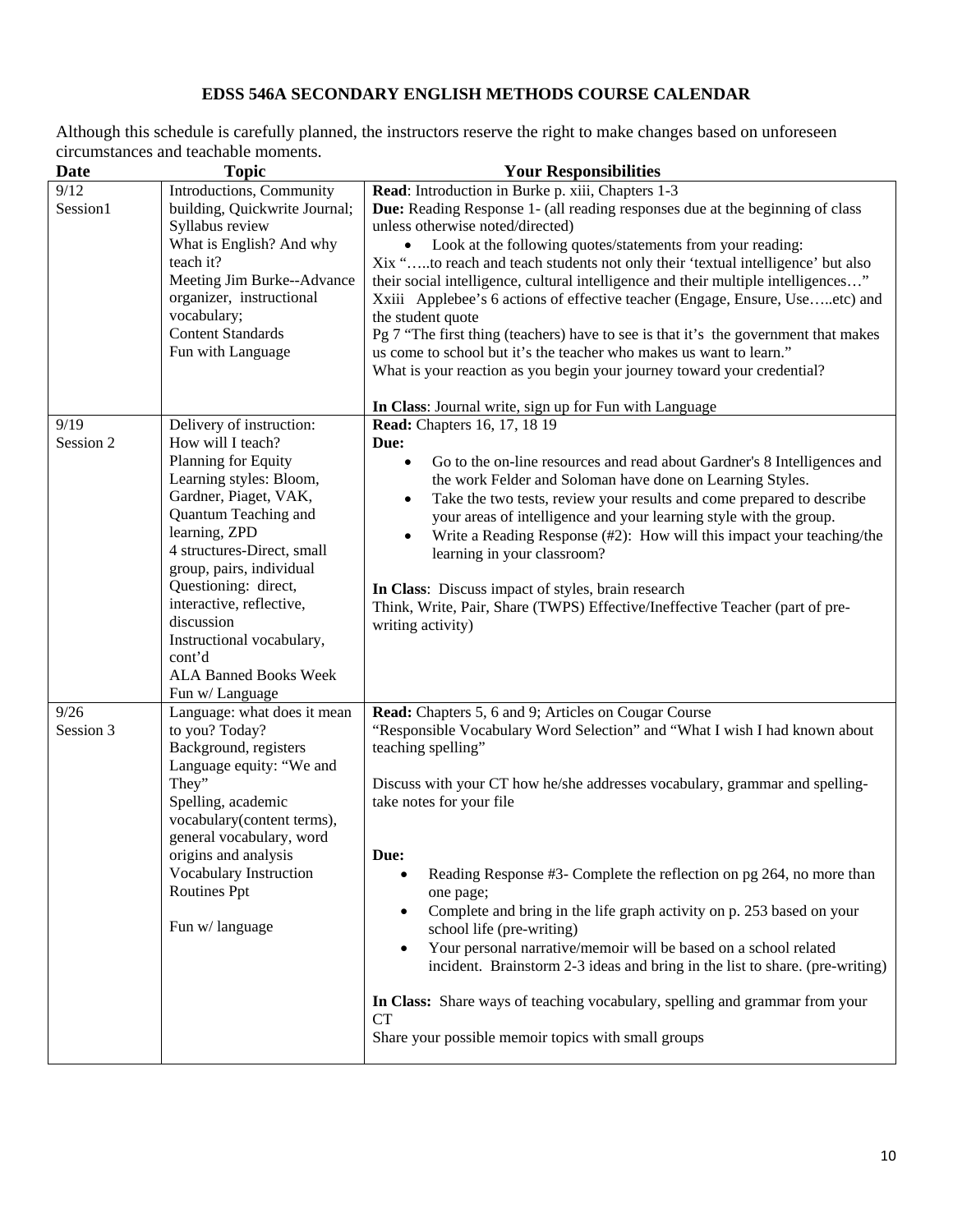| 10/3<br>Session 4                                                                                                                                | Reading – What does that<br>mean?<br>What good readers do<br>Comprehension<br><b>Major Genres</b><br>Range of texts<br>Selecting reading materials<br>District/state lists<br>(peer editing)                                                                                                               | Read: Chapter 4, Read the article: "Beyond Anthologies-Why Teacher Choice<br>and Judgment matter"<br>Due:<br>Conduct an informal survey of people (at least 4) and ask them what they<br>$\bullet$<br>are reading during the week to discover reading habits. Ask at least 3<br>students.<br>Reading Response #4 How will this help you teach English? Be specific<br>$\bullet$<br>and connect the issue of teacher choice.<br>Rough Draft of personal narrative/memoir (pre-writing)                                                                                                                                                                                                                                                                                                                                                                                                                               |  |
|--------------------------------------------------------------------------------------------------------------------------------------------------|------------------------------------------------------------------------------------------------------------------------------------------------------------------------------------------------------------------------------------------------------------------------------------------------------------|---------------------------------------------------------------------------------------------------------------------------------------------------------------------------------------------------------------------------------------------------------------------------------------------------------------------------------------------------------------------------------------------------------------------------------------------------------------------------------------------------------------------------------------------------------------------------------------------------------------------------------------------------------------------------------------------------------------------------------------------------------------------------------------------------------------------------------------------------------------------------------------------------------------------|--|
|                                                                                                                                                  | Fun w/language                                                                                                                                                                                                                                                                                             | In Class: Peer review of personal narrative/memoir rough draft                                                                                                                                                                                                                                                                                                                                                                                                                                                                                                                                                                                                                                                                                                                                                                                                                                                      |  |
| 10/10<br>Session 5                                                                                                                               | <b>Reading Strategies</b><br>Reciprocal reading, read<br>alouds, pair reading,<br>literature circles, graphic<br>organizers<br>Teaching: Novels, poetry,<br>drama<br>Mapping your CP experience<br>ERWC introduction<br>Preparing for CP I – "7<br>Things your students what to<br>know"<br>Fun w/language | <b>Read:</b> Review Chapter 4<br>Due:<br>Interview your CT about his/her teaching calendar<br>$\bullet$<br>Reading response #5: prepare an overview which includes a calendar of<br>$\bullet$<br>unit and lesson plans for the semester and addresses:<br>How does your CT organize the teaching of reading?<br>$\bullet$<br>1. Do they teach by genre? Chronologically (connecting with<br>social studies timelines? Certain segments of literary history?)<br>2. What materials are district required? (bring a District Scope and<br>Sequence if available), what novels are taught at your CP grade<br>level?<br>3. What novels will you teach? Are they using/infusing new<br>fiction with classics?<br>4. Is there a poetry unit? Drama?<br>Are the reading assignments connected to writing assignments?<br>5.<br>how?<br>In Class: Rough draft the 7 things students want to know to use for your first day |  |
| 10/22                                                                                                                                            | Getting Started:                                                                                                                                                                                                                                                                                           | presentation<br>Read: Chapters 10 and 25; ask your CT how they use content standards to plan,                                                                                                                                                                                                                                                                                                                                                                                                                                                                                                                                                                                                                                                                                                                                                                                                                       |  |
| Sessions 6 & 7<br>Saturday<br>$8:30 - 3$ p.m.<br>Bring a sack<br>lunch<br>(Note: guest<br>speaker Doug<br>Fisher<br>scheduled for<br>October 25) | Planning and pacing<br><b>Rubrics</b><br>First Day Lesson<br>presentation<br>Collaboration<br><b>Unit Planning</b><br>Content standards<br>Fun w/language                                                                                                                                                  | do they have a PLC?<br><b>Due:</b> Bring in your first day lesson plan to present, bring copies for your<br>colleagues<br>It must include:<br>Standards, agenda and purpose<br>$\bullet$<br>Introduction-including 7 Things students need to know/teambuilding<br>$\bullet$<br>Student survey or report out<br>$\bullet$<br>Lesson tying to English pedagogy (see model)<br>$\bullet$<br>Parent Letter home<br>$\bullet$<br>Class mgt plan<br>$\bullet$<br>In Class: Present lesson, receive feedback, reflect and revise<br>Read pgs 440-444; Pair share and reflect<br>As a class construct teaching overview chart<br>Rough draft a selected Unit you will be teaching and one in-depth lesson plan<br>using appropriate format                                                                                                                                                                                  |  |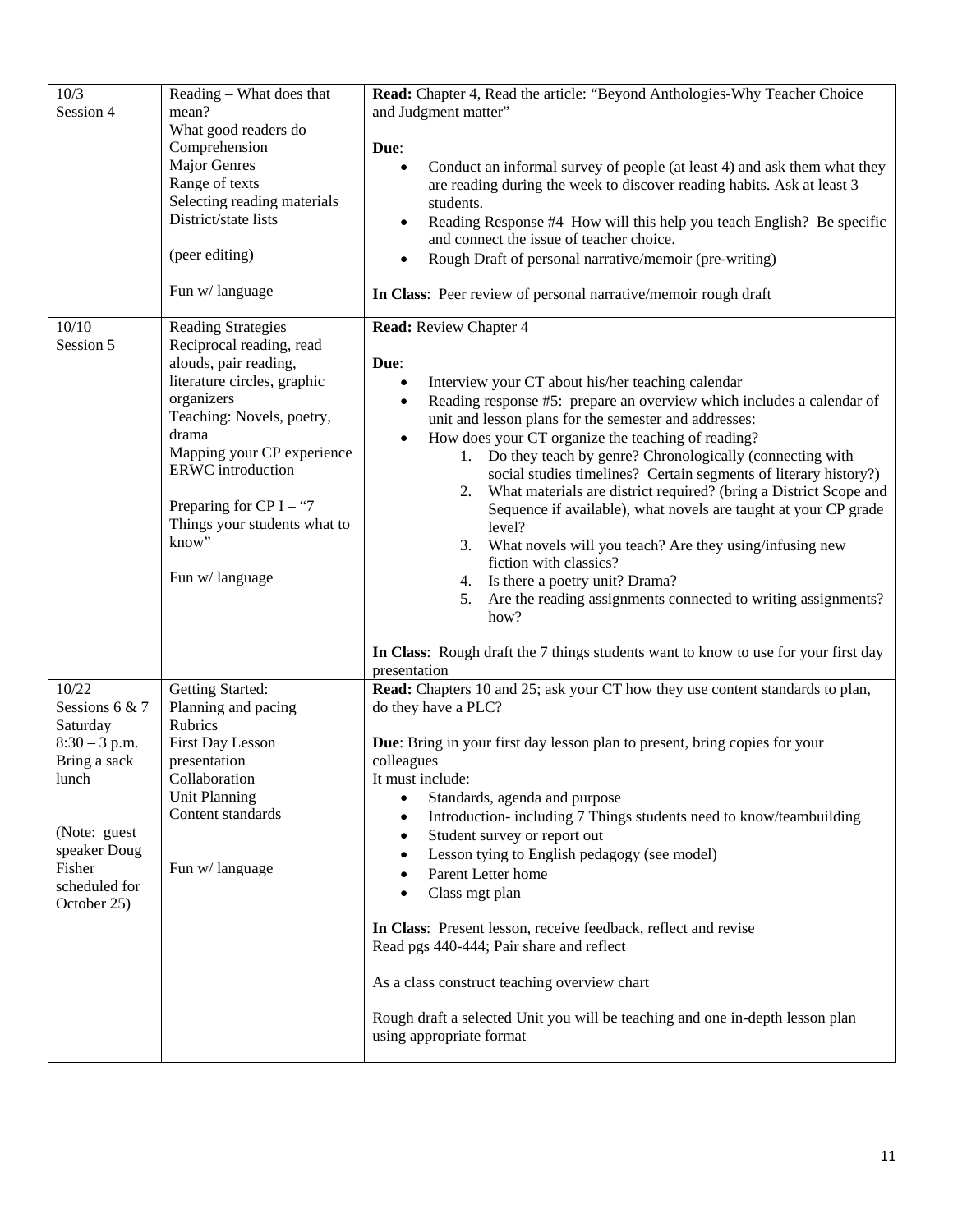| 11/19           | The Writing Process:                                                                                                                                                                                                                                      | Read: Chapter 7; Part 1, 2 and 3 of "They Say/I Say"                                                                                                                                                                                                                                                    |  |
|-----------------|-----------------------------------------------------------------------------------------------------------------------------------------------------------------------------------------------------------------------------------------------------------|---------------------------------------------------------------------------------------------------------------------------------------------------------------------------------------------------------------------------------------------------------------------------------------------------------|--|
| Saturday        | Pre-writing                                                                                                                                                                                                                                               | Read Sign-on San Diego Article: Literary Classic Shelved for Writing (see                                                                                                                                                                                                                               |  |
| $8:30 - 3$ p.m. | Writing assignment task                                                                                                                                                                                                                                   | Cougar Course)                                                                                                                                                                                                                                                                                          |  |
| Potluck         | sheet                                                                                                                                                                                                                                                     |                                                                                                                                                                                                                                                                                                         |  |
| Sessions 8 & 9  | Editing<br>Writer's workshop<br>Writing genres<br>Scripted programs (WRITE),<br><b>ERWC</b><br>"They Say/I Say"<br>Author's Chair<br>Poetry Writing (WHO poem)<br><b>RAFTS</b><br>Graphic organizers<br>Hooks: "Appointment with<br>Love" 'John and Mary' | <b>Due:</b> Final draft of Unit overview and lesson plan which includes:<br>Standards addressed<br>Big Idea, overarching concept of Unit<br>Purpose<br>Agenda for Lesson plan<br>Lesson plan in SS format (see forms) or ERWC<br>In Class: Assembly of writing project<br>Responses to "They Say/I Say" |  |
| 11/28           | Voices from the field-how is                                                                                                                                                                                                                              | <b>Read:</b> Chapter 8                                                                                                                                                                                                                                                                                  |  |
| Session 10      | it going?                                                                                                                                                                                                                                                 | Reading Response #6:                                                                                                                                                                                                                                                                                    |  |
|                 | Collaborative problem                                                                                                                                                                                                                                     | Why is speaking and listening so important in today's classroom?<br>$\bullet$                                                                                                                                                                                                                           |  |
|                 | solving                                                                                                                                                                                                                                                   | Draw on your own experiences of today's communication (texting, etc)<br>$\bullet$                                                                                                                                                                                                                       |  |
|                 | Speaking and Listening                                                                                                                                                                                                                                    | as well as the challenges of your students - especially EL and special                                                                                                                                                                                                                                  |  |
|                 | Drama                                                                                                                                                                                                                                                     | needs.                                                                                                                                                                                                                                                                                                  |  |
|                 | Readers' Theatre                                                                                                                                                                                                                                          |                                                                                                                                                                                                                                                                                                         |  |
|                 |                                                                                                                                                                                                                                                           | <b>Due:</b> Personal narrative/memoir packet with pre-writing and final draft                                                                                                                                                                                                                           |  |
| 12/5            | Final Gathering                                                                                                                                                                                                                                           | All candidate reflection and evaluations in UH 272 or 273                                                                                                                                                                                                                                               |  |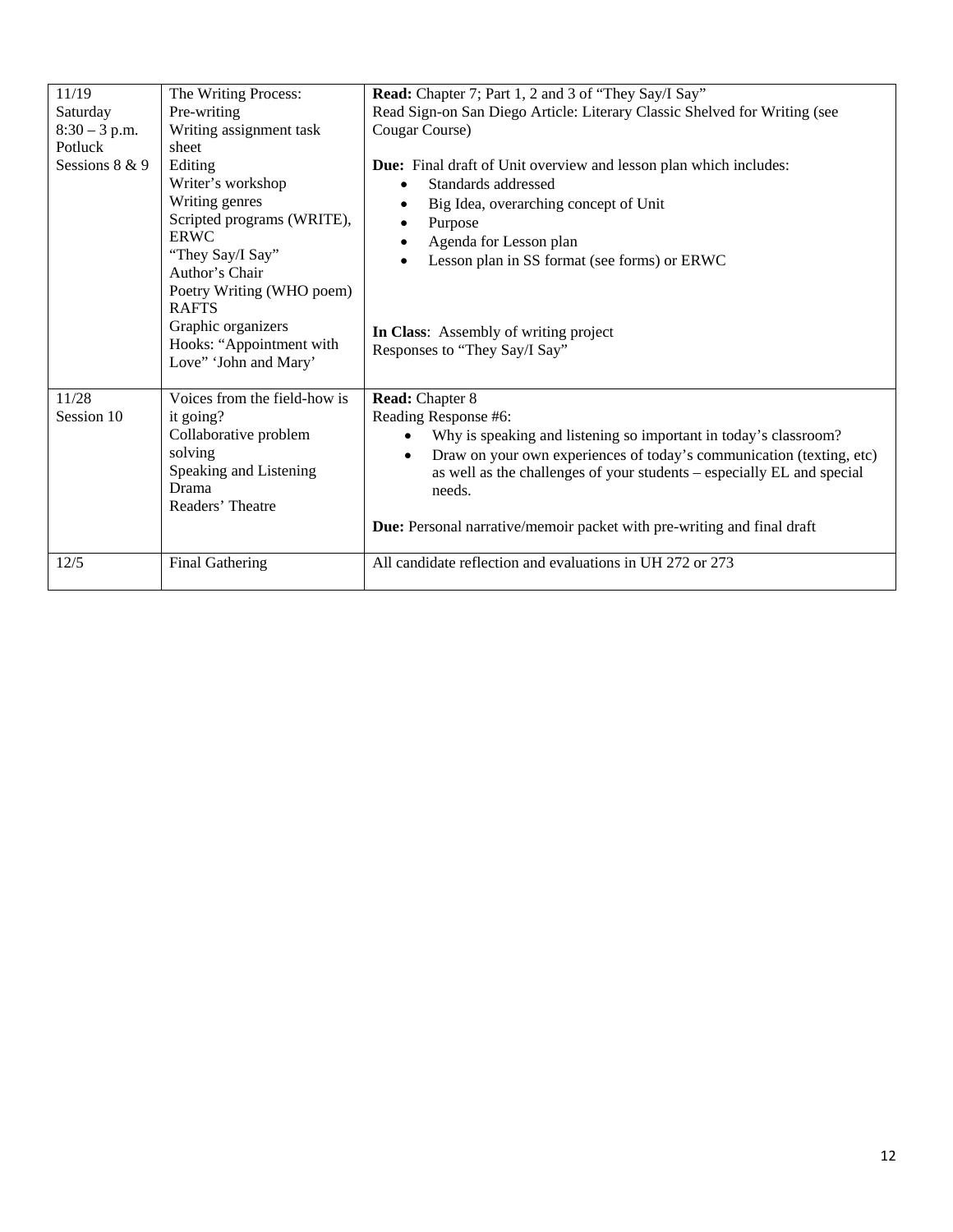# **RESOURCES, RUBRICS, ACTIVITIES AND GRAPHIC ORGANIZERS**

# **Reading Response Instructions and Rubric (5 pts. Each)**

Required reading responses are due at the beginning of the class session on which they are due. The responses will be used to inform class discussions and activities. Discussions will include summaries, descriptions or reactions to topics from the readings that demonstrate understanding of key concepts.

Reading Reflections **must** include:

- A written summary and/or analysis of the assigned topic that reflects understanding of the key concepts, including comments / analysis from the required readings.
- A reflection of the topic including connections that can be made between the topics and teaching adolescents, **with specific examples from teaching experiences, school observations, or other personal experiences.**

Reading Responses will be graded according to the comprehensiveness of the response, analysis of the response that demonstrates understanding of the issues, insightful connections of the readings to the candidate's experiences with adolescents.

| <b>Readings Response</b>      | 0 points                                                                                                   | 3 points<br>$1 -$                                                                                                                                                                                                 | 4-5 points                                                                                                                                          |
|-------------------------------|------------------------------------------------------------------------------------------------------------|-------------------------------------------------------------------------------------------------------------------------------------------------------------------------------------------------------------------|-----------------------------------------------------------------------------------------------------------------------------------------------------|
| <b>Components/Criteria</b>    |                                                                                                            |                                                                                                                                                                                                                   |                                                                                                                                                     |
| Comprehensiveness             | Response did not<br>reference the required<br>readings                                                     | Response referenced some<br>of the required readings                                                                                                                                                              | Response referenced<br>all required readings                                                                                                        |
| <b>Analysis</b>               | Response did not<br>include an analysis of<br>the readings                                                 | Response included a<br>partial analysis – of only<br>one aspect and/or partial<br>article / chapter of the<br>assigned readings                                                                                   | Response included an<br>analysis of each aspect<br>and/or each<br>article/chapter of the<br>assigned readings                                       |
| <b>Insightful Connections</b> | No connections were<br>made between the<br>$topic(s)$ and the<br>student's experiences<br>with adolescents | A connection was made<br>between the topic $(s)$ and<br>the student's experiences<br>with adolescents that did<br>not demonstrate<br>understanding of the<br>application of the reading<br>$topic(s)$ to practice | Connections were<br>made between the<br>$topic(s)$ and the<br>student's experiences<br>with adolescents<br>demonstrating<br>application to practice |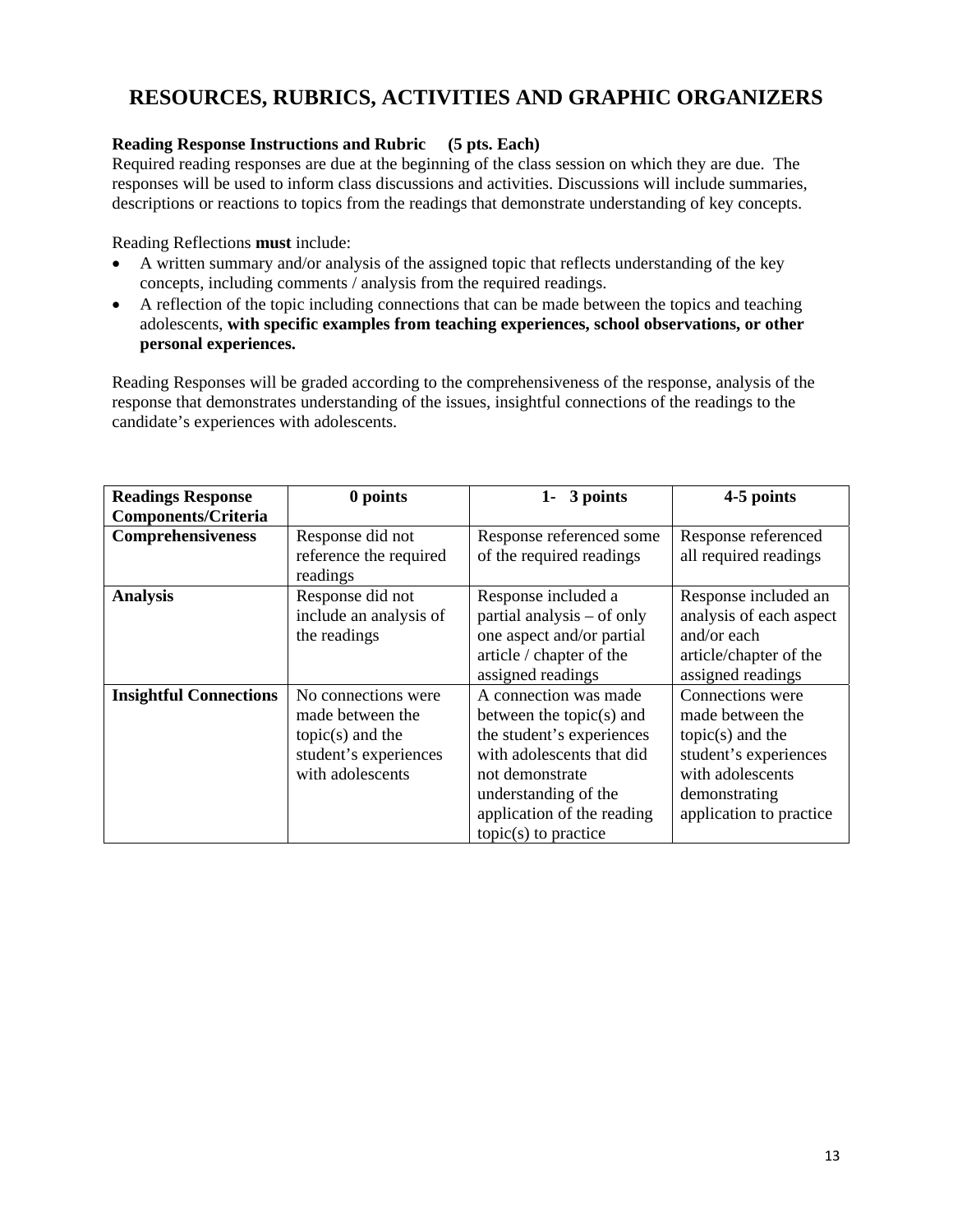# **9th Personal Narrative Rubric Sample - PUSD (Staple to the front of your paper when you turn it in!)**

# **\*\*Papers which do not address the topic or which do not meet the length requirement = automatic zero!!\*\***

# **Content:**

| 1. | Hook/Opening:<br>Your opening grabs the reader's attention. Good job!<br>a.<br>Your opening is a bit weak. Think of a better way to pique the reader's interest.<br>b.<br>Your opening needs work. Think of something unusual that will grab the reader's attention.<br>$\mathbf{c}$ .                                                                                                                                                                    | 5<br>$\overline{4}$<br>3 |
|----|-----------------------------------------------------------------------------------------------------------------------------------------------------------------------------------------------------------------------------------------------------------------------------------------------------------------------------------------------------------------------------------------------------------------------------------------------------------|--------------------------|
| 2. | Content:<br>Your content is strong and creative; your effort at developing your narrative is evident.<br>a.<br>You might want to work more at developing ideas and details in your narrative. Also, leave out<br>b.<br>unimportant details.<br>You need to spend time thinking through details and adding depth to what you want to say.<br>$\mathbf{c}$ .                                                                                                | 5<br>$\overline{4}$<br>3 |
| 3. | Conclusion:<br>Your conclusion is effective. Story wraps up nicely.<br>a.<br>Develop the conclusion further. Reiterate the significance of this experience.<br>b.<br>Your conclusion needs work. Wrap up the main point of your narrative by focusing on the<br>$\mathbf{c}$ .<br>significance of the experience.                                                                                                                                         | 5<br>$\overline{4}$<br>3 |
| 4. | Theme:<br>The theme of "monster" or "discovery" is powerfully communicated. You chose a good<br>a.<br>experience to relate.<br>The theme of "monster" or "discover" needs more development—enhance the theme by using<br>b.<br>more figurative language or by creating suspense.<br>It's difficult to tell from this piece of writing why this was a monstrous experience or a time of<br>$c_{\cdot}$<br>great discovery.                                 | 5<br>$\overline{4}$<br>3 |
| 1. | Organization:<br>Sequence of Events:<br>The chronology of events was clear. Conflict was intense and immediate.<br>a.<br>The order of events was a little confusing. Check to be sure your plot makes sense.<br>$b_{1}$<br>The sequence of events is confusing, and/or it's difficult to tell whether you are writing in the<br>$c_{\cdot}$<br>present or past tense.                                                                                     | 5<br>$\overline{4}$<br>3 |
| 2. | Transitions:<br>Your ideas flow smoothly and connect clearly, within and among paragraphs.<br>a.<br>You try to connect ideas, but some of your transitions are weak.<br>b.<br>Your ideas are not connected, or you have rambled.<br>c.                                                                                                                                                                                                                    | 5<br>$\overline{4}$<br>3 |
|    | <b>Fluency:</b><br>Style/Syntactical Maturity:<br>You are developing a strong personal style through your attention to the nuances of language.<br>a.<br>Paper is enjoyable to read.<br>Some of your writing is strong, but pay attention to how you construct your sentences - make<br>b.<br>your paper flow.<br>Put more of yourself in your writing. Your writing sounds stilted. Manipulate phrases and<br>$\mathbf{c}$ .<br>clauses to make it flow. | 5<br>4<br>3              |
| 2. | Diction:<br>Your paper has excellent word choice and clear wording.<br>a.<br>Be more careful about word choice—use vivid words.<br>b.<br>Some words don't make sense in context; others are flat.<br>c.                                                                                                                                                                                                                                                   | 5<br>$\overline{4}$<br>3 |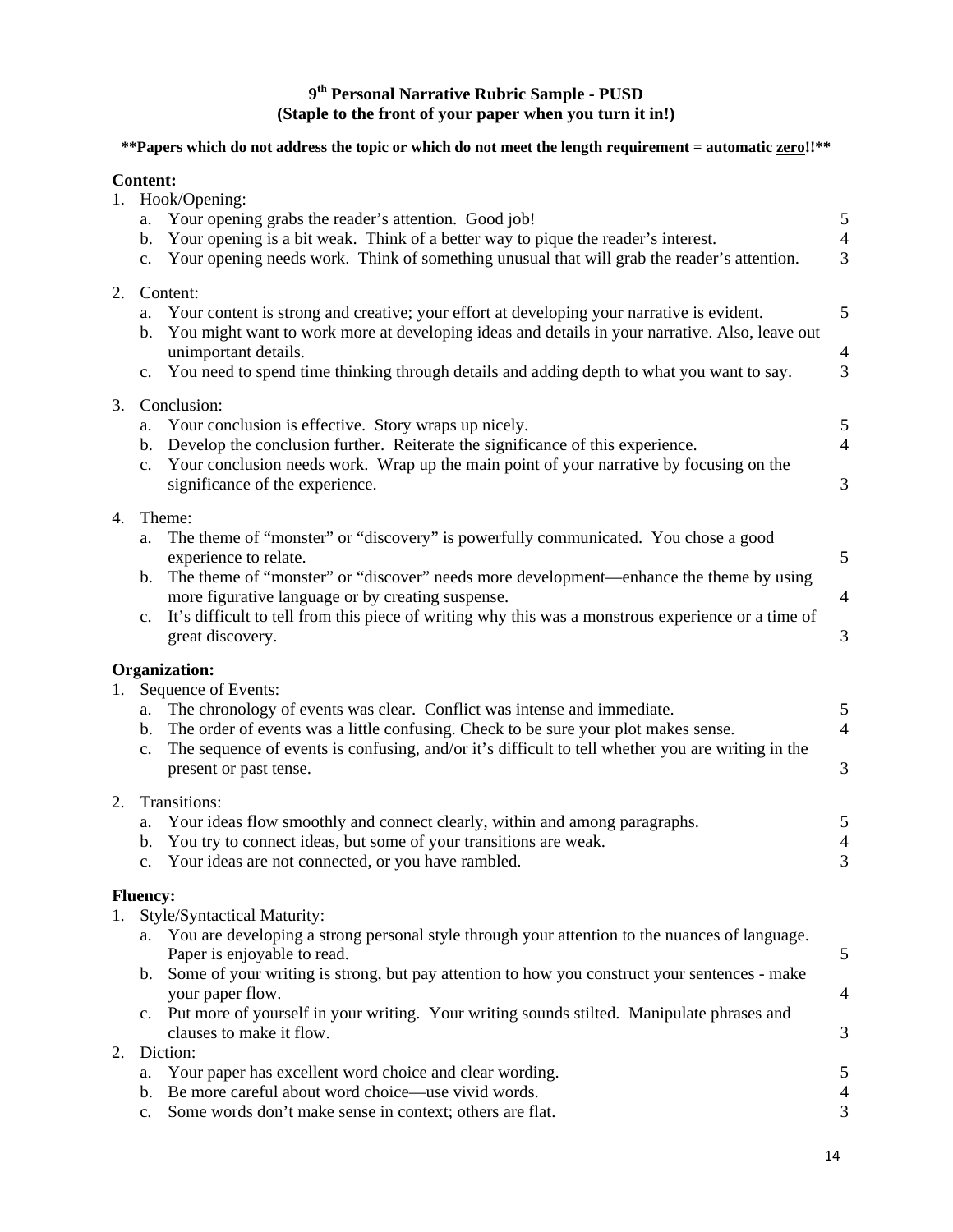# **WRITING ASSIGNMENT TASK COVER SHEET**

| <b>Attached</b> | <b>SCHOOL PERSONAL NARRATIVE/MEMOIR</b>   |
|-----------------|-------------------------------------------|
|                 | <b>Assignment Task Sheet Cover</b>        |
|                 | <b>Haim Ginott reflection</b>             |
|                 | <b>School Life Graph</b>                  |
|                 | <b>TWPS: ineffective/effectiveteacher</b> |
|                 | <b>Rough Draft</b>                        |
|                 | <b>Peer Review Reflection</b>             |
|                 | <b>Final Draft</b>                        |

**(subtract 1 point for any missing item) Teacher Comments:** 

**Rubric scores (5 possible for each area): Content Hook/Opening Content Conclusion Theme Organization Sequence Transitions Fluency Style Diction** 

**J. Rich EDSS 546A**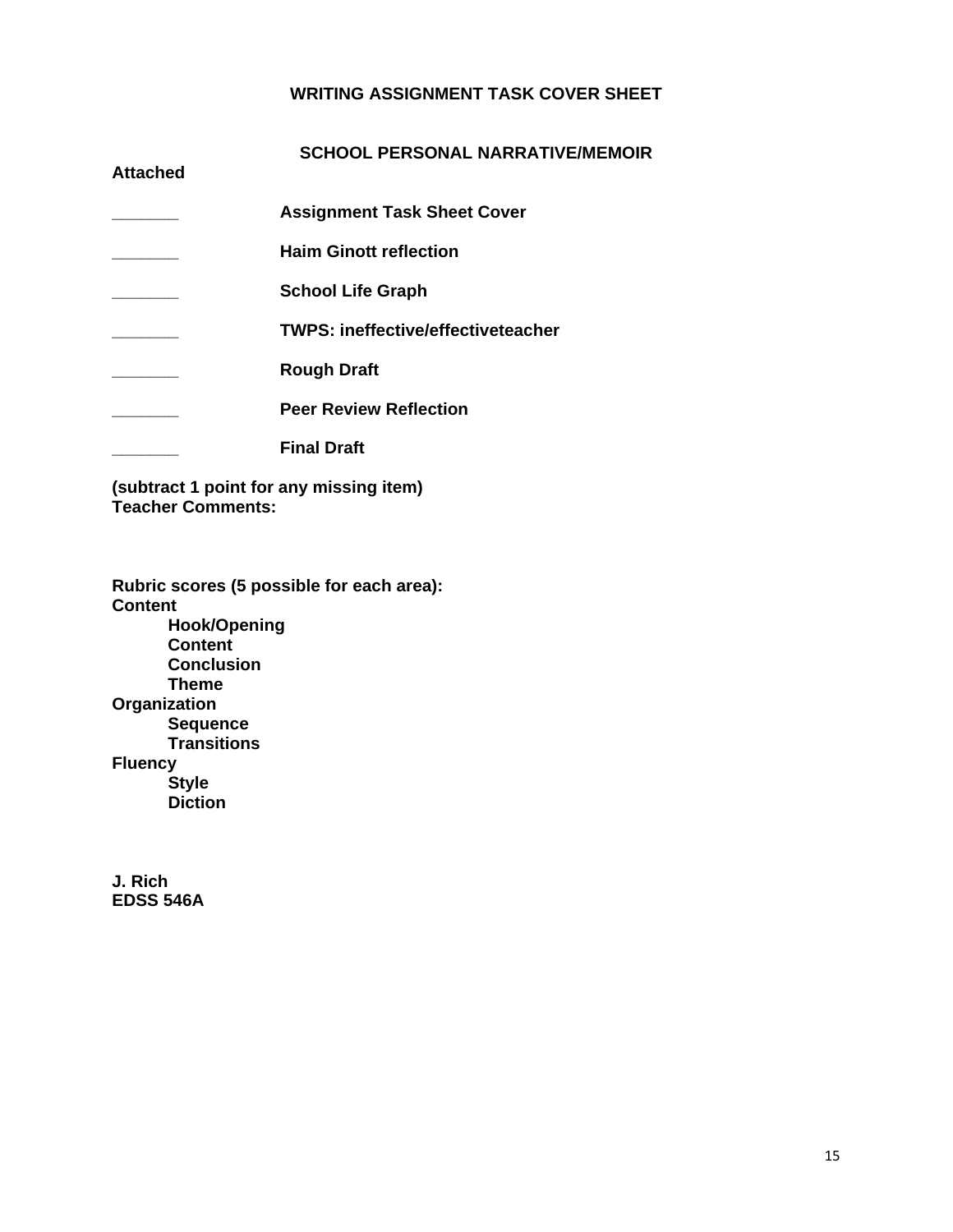# **Single Subject Lesson Plan Format**

| <b>1. TITLE OF THE LESSON</b>                                                                   | 2. CURRICULUM AREA & GRADE LEVEL                                                           |  |  |
|-------------------------------------------------------------------------------------------------|--------------------------------------------------------------------------------------------|--|--|
| 3A. STUDENT INFORMATION: English Language                                                       | 3B. STUDENT INFORMATION: Students w/ Special                                               |  |  |
| <b>Learners</b>                                                                                 | <b>Needs</b>                                                                               |  |  |
| 1.) Readiness Level                                                                             | 1.) Readiness Level                                                                        |  |  |
| 2.) Learning Profile                                                                            | 2.) Learning Profile                                                                       |  |  |
| 3.) Interest                                                                                    | 3.) Interest                                                                               |  |  |
| <b>4. RATIONALE</b>                                                                             |                                                                                            |  |  |
| <b>A. Enduring Understanding</b>                                                                |                                                                                            |  |  |
| <b>B.</b> Essential Questions                                                                   |                                                                                            |  |  |
| C. Reason for Instructional Strategies and Student Activities                                   |                                                                                            |  |  |
| 5. CA CONTENT STANDARD(S)                                                                       | <b>6. CA ELD STANDARD(S)</b>                                                               |  |  |
|                                                                                                 |                                                                                            |  |  |
| 7. LEARNING GOAL(S) - OBJECTIVE(S)                                                              | 8. ASSESSMENT(S)                                                                           |  |  |
| A. Cognitive                                                                                    | <b>A. Diagnostic/Entry Level</b>                                                           |  |  |
|                                                                                                 |                                                                                            |  |  |
| <b>B.</b> Affective                                                                             | <b>B. Formative-Progress Monitoring</b>                                                    |  |  |
| C. Psychomotor                                                                                  | C. Summative                                                                               |  |  |
| <b>D. Language Development</b>                                                                  |                                                                                            |  |  |
| 9A. EXPLANATION OF DIFFERENTIATION FOR                                                          | 9B. EXPLANATION OF DIFFERENTIATION FOR                                                     |  |  |
| <b>ENGLISH LANGUAGE LEARNERS</b>                                                                | STUDENTS WITH SPECIAL NEEDS                                                                |  |  |
| 1.) Content/Based on Readiness, Learning Profile                                                | 1.) Content/Based on Readiness, Learning Profile or                                        |  |  |
| or Interest                                                                                     | <b>Interest</b>                                                                            |  |  |
| 2.) Process/Based on Readiness, Learning Profile or<br><b>Interest</b>                          | 2.) Process/Based on Readiness, Learning Profile or<br><b>Interest</b>                     |  |  |
|                                                                                                 |                                                                                            |  |  |
| 3.) Product/Based on Readiness, Learning Profile                                                | 3.) Product/Based on Readiness, Learning Profile or<br><b>Interest</b>                     |  |  |
| or                                                                                              |                                                                                            |  |  |
| <b>Interest</b>                                                                                 |                                                                                            |  |  |
| <b>10. INSTRUCTIONAL STRATEGIES</b><br>(Describe what the teacher does. Include differentiation | <b>11. STUDENT ACTIVITIES</b><br>(Describe what the students does. Include differentiation |  |  |
| strategies.)                                                                                    | activities.)                                                                               |  |  |
| A. Anticipatory Set/Into                                                                        | A. Anticipatory Set/Into                                                                   |  |  |
| <b>B.</b> Instruction/Through                                                                   | <b>B.</b> Instruction/Through                                                              |  |  |
| <b>C. Guided Practice/Through</b>                                                               | <b>C. Guided Practice/Through</b>                                                          |  |  |
| D. Independent Practice/Through                                                                 | D. Independent Practice/Through                                                            |  |  |
| E. Closure                                                                                      | E. Closure                                                                                 |  |  |
| F. Beyond                                                                                       | F. Beyond                                                                                  |  |  |
| <b>12. RESOURCES</b>                                                                            |                                                                                            |  |  |

(Attach any materials needed to implement the lesson, such as a power point presentation, graphic organizer, reading…)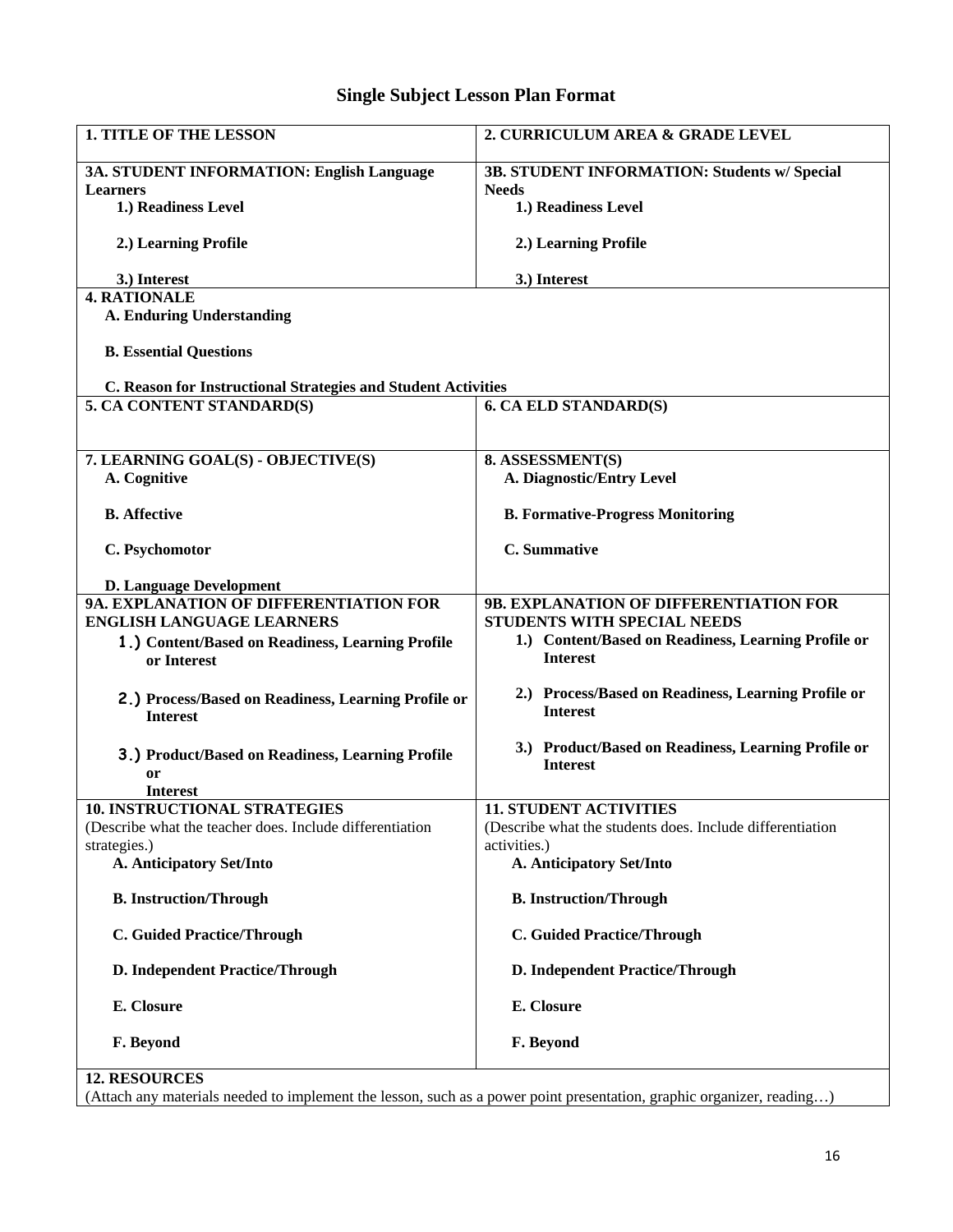# **Unit/lesson plan assignment and Rubrics**

#### **Single Subject Unit Plan Abbreviated Template for this course assignment UNIT RATIONALE: ENDURING UNDERSTANDINGS & ESSENTIAL QUESTIONS**

What is important about unit? Why does unit matter? How does unit fit into the overall scheme of your course and your "*big picture*" goals for the students? This is an introduction to the Enduring Understanding and Essential Questions.

## **Enduring Understandings (EU)**

What do you want students to be left with at the end of the unit? What do you want students to know and be able to do? Goal is to have students answer the following: Why does it (topic) work? Why does it matter? How will you apply new learning? Write up EU using this format, "*Students will understand THAT …"* 

## **STANDARDS**

## **Content Standards**

Choose 1-3 standards or frameworks that your unit will address. Go to www.cde.ca.gov

## **ELD Standards**

Choose 1-2 standards or frameworks that your unit will address.

## **UNIT OBJECTIVES**

- Using the standard/framework you chose, write an objective(s) that directly addresses your standard or framework. What skills and knowledge does the lesson/unit address?
- Condition: Under what conditions will the students meet objective? –What will your provide ad what will the student do prior to performing the objective.
- Verb: What will the student do?
- Criteria: How will you evaluate the student performance?
- Type: Identify if the objective(s) are *cognitive, affective, psychomotor or language.*  Use the Bloom's Taxonomy of Objectives Graphic Organizers to assist you

# **IN DEPTH LESSON PLAN AND REFLECTIONS**

Provide an in-depth lesson plan and explain how it fits into your unit. Have the lesson plan match the schedule for the school you are assigned for clinical practice. For example, if your school follows a traditional schedule of 5 – 50 minute classes. Refer back to the rubric for the lesson design to make sure you meet all requirements for the lessons. Write a paragraph about why you selected this lesson from the unit to highlight? Is it the hook? Conclusion, most powerful, more interactive, one you think might be most difficult?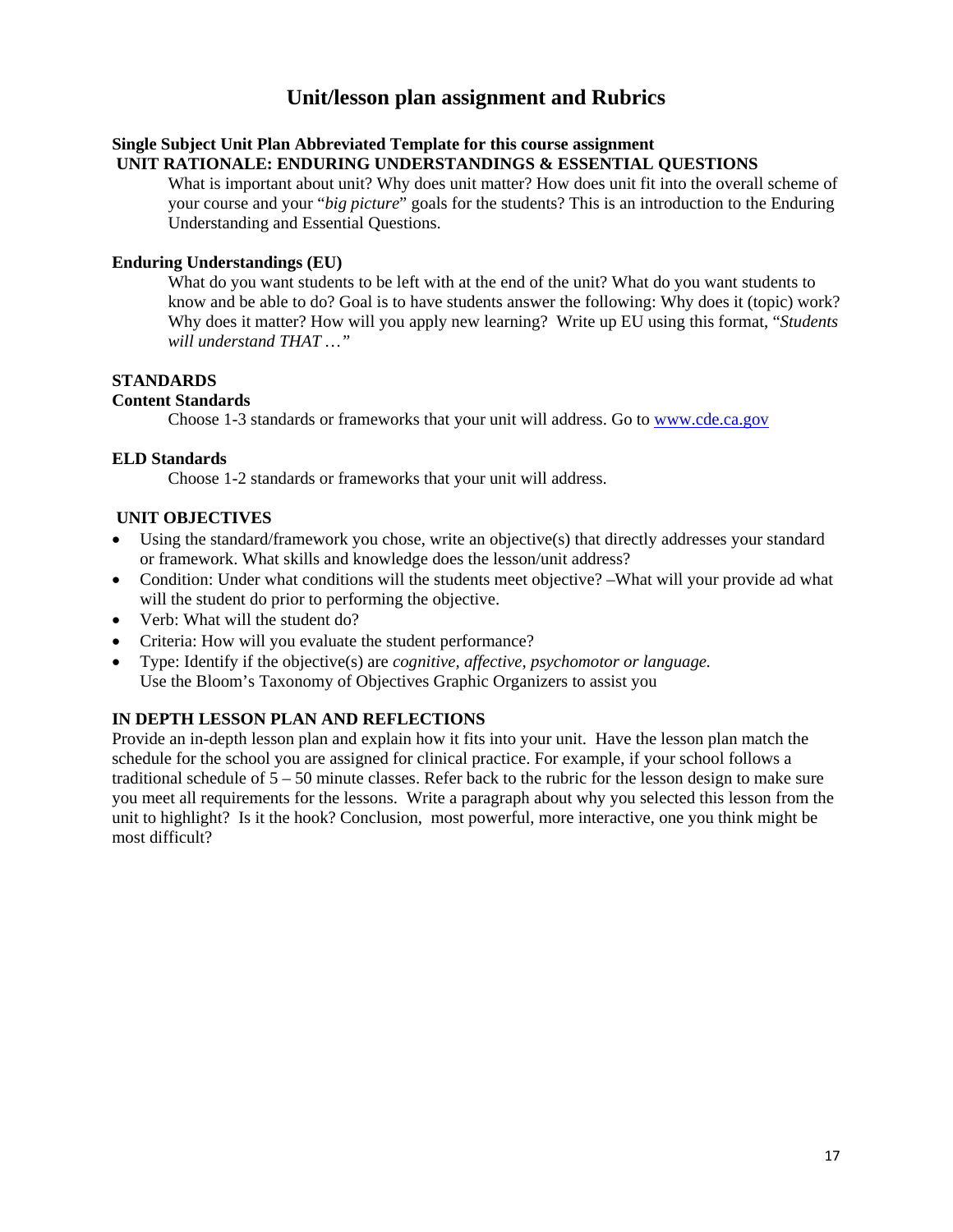| <b>Design</b>       | <b>Approaching</b>            | <b>Meets</b>                       | <b>Exceeds</b>                      |
|---------------------|-------------------------------|------------------------------------|-------------------------------------|
|                     |                               |                                    |                                     |
| <b>Component</b>    |                               | (Including the criteria for        | (Including criteria for             |
| & Criteria          |                               | Approaching & Meets)               | Approaching, Meets & Exceeds)       |
| <b>Unit Context</b> | Describes the                 | & describes the length of unit,    | & describe where it fits within the |
| 3 points            | subject/content area,         | number of class periods and        | year plan.                          |
|                     | curse, grade level &          | lengths of periods.                |                                     |
|                     |                               |                                    |                                     |
| Unit                | Explain the                   | & articulate what <i>essential</i> | & how it connects with the          |
| <b>Rationale</b>    | importance of unit in         | questions you will use to frame    | overall semester plans              |
| 3 points            | the student's big             | the unit $\dots$                   |                                     |
|                     | picture of learning $\&$      |                                    |                                     |
|                     | describes the <i>enduring</i> |                                    |                                     |
|                     | understandings - what         |                                    |                                     |
|                     | student's will know           |                                    |                                     |
|                     | and be able to do at          |                                    |                                     |
|                     | the end of the unit           |                                    |                                     |
| <b>Standards</b>    | Both CA Content and           | & each objective is labeled by the | & how it will support the overall   |
| and                 | <b>ELD</b> Standards are      | type (cognitive, affective,        | semester/yearly objectives for this |
| <b>Objectives</b>   | identified and each is        | psychomotor or language) and       | high school course                  |
| 3 points            | addressed in an               | number of the standard it          |                                     |
|                     | objective that contains       | addresses                          |                                     |
|                     |                               |                                    |                                     |
|                     | a condition, verb, and        |                                    |                                     |
|                     | criteria                      |                                    |                                     |
| <b>Instruction</b>  | Provide a unit                | & outline what is addressed each   | & how this lesson will impact the   |
| 3 points            | calendar                      | day (objectives, standards)        | unit                                |
|                     |                               | leading up to the lesson and after |                                     |
|                     |                               | the lesson                         |                                     |

# **UNIT PLAN RUBRIC (ABBREVIATED FOR THIS ASSIGNMENT)**

# **Single Subject Lesson Design Rubric**

| <b>Design</b>      | Approaching               | <b>Meets</b>                       | <b>Exceeds</b>                      |
|--------------------|---------------------------|------------------------------------|-------------------------------------|
| Component          |                           | (includes the criteria for         | (includes the criteria for          |
| & Criteria         |                           | Approaching)                       | Approaching & Meets)                |
| Title,             | Provides a title that is  | & addresses the unit it belongs to | & describes where it fits within a  |
| <b>Curriculum</b>  | related to the lesson     | and in what curriculum area and    | unit plan and describes the         |
| Area &             | activity                  | grade                              | connections, preceding              |
| <b>Grade Level</b> |                           |                                    | lessons/subsequent lessons          |
| 2 points           |                           |                                    |                                     |
| <b>Student</b>     | Identify the names of     | & describe each of the students    | & includes prior successful         |
| <b>Information</b> | the students that need    | developmental needs including      | differentiation strategies for each |
| 5 points           | differentiation and their | readiness level, learning profile  | student.                            |
|                    | identity (ELL Level       | and interests                      |                                     |
|                    | &/or Special Ed Label)    |                                    |                                     |
| <b>Rationale</b>   | Describes the rationale   | & addresses how the                | & explains how the purpose will     |
| 5 points           | for teaching this lesson  | instructional strategies and the   | be shared with students, &          |
|                    | (big ideas, enduring      | student activities are suited to   | explains how the assessment is a    |
|                    | understandings,           | meet the standard and objective    | valid and reliable way to assess    |
|                    | essential questions)      | of the lesson                      | student learning.                   |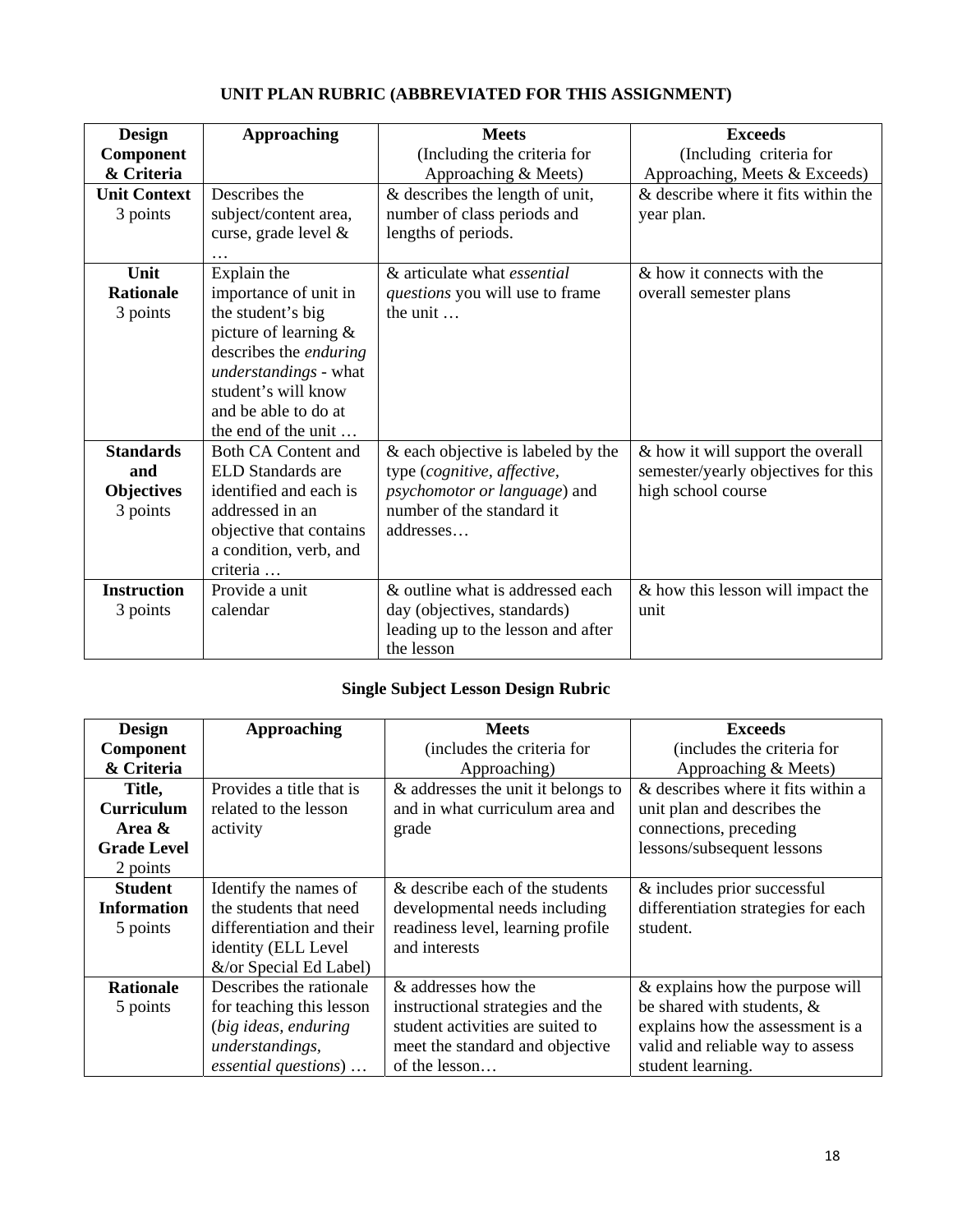| <b>Standards</b><br>and                                            | <b>Both CA Content and</b><br>ELD Standards are                                                                                                         | & each objective is labeled by<br>the type (cognitive, affective,                                                                                                                                                                                                                                                             | & identifies which of the six<br>facets of understanding it is                                               |
|--------------------------------------------------------------------|---------------------------------------------------------------------------------------------------------------------------------------------------------|-------------------------------------------------------------------------------------------------------------------------------------------------------------------------------------------------------------------------------------------------------------------------------------------------------------------------------|--------------------------------------------------------------------------------------------------------------|
| <b>Objectives</b><br>3 points                                      | identified and each is<br>addressed in an<br>objective that contains<br>a condition, verb, and<br>criteria                                              | psychomotor or language) and<br>the number of the standard it<br>addresses                                                                                                                                                                                                                                                    | designed to address.                                                                                         |
| <b>Assessment</b><br>3 points                                      | Provides an assessment<br>for each objective and<br>articulates if it is<br>diagnostic, formative or<br>summative                                       | & clearly communicates to<br>students about the expectations<br>(rubric)                                                                                                                                                                                                                                                      | & provides a sample of student<br>work.                                                                      |
| <b>Explanation</b><br>of<br><b>Differentiatio</b><br>n<br>3 points | Describes the<br>differentiation strategy<br>for each student that is<br>an English Learner or<br>with Special Education<br>needs                       | & each strategy is labeled<br>(lesson content, process or<br><i>product</i> ) and an explanation is<br>provided on how the strategy<br>addresses the students identity<br>and developmental needs<br>(readiness, interest or learning<br>$profile) \dots$                                                                     | & provides how the strategy will<br>be assessed for effectiveness and<br>altered if needed.                  |
| <b>Instructional</b><br><b>Strategies</b><br>5 points              | Briefly describes the<br>steps the teacher will<br>take to provide pacing<br>and steps for the lesson                                                   | & describes in detail the<br>anticipatory set, instruction,<br>guided practice, independent<br>practice, closure and a beyond<br>activity for lesson and describes<br>the differentiation                                                                                                                                     | & provides script for teacher and<br>times for each instruction.                                             |
| <b>Student</b><br><b>Activities</b><br>5 points                    | Describes what the<br>students will do during<br>the instruction, guided<br>practice, independent<br>practice and extension<br>activities of the lesson | & describes in detail the student<br>activities during the <i>anticipatory</i><br>set, instruction, guided practice,<br>independent practice, closure<br>and a <i>beyond</i> activities for the<br>lesson & each activity is student<br>centered with multiple<br>opportunities for the teacher to<br>check for understanding | & provides times for each activity<br>and monitoring techniques.                                             |
| <b>Resources</b><br>2 points                                       | All instruction<br>materials are described<br>for the lesson                                                                                            | & all instruction materials are<br>provided, such as the power<br>point, the graphic organizer,<br>sample student work, assignment<br>rubric                                                                                                                                                                                  | & all instruction materials are<br>described for the unit                                                    |
| Self-<br><b>Evaluation/re</b><br>flection<br>5 points              | Provides a written<br>reflections about the<br>lesson describing the<br>actual event                                                                    | & reflects on the success of the<br>lesson & highlights or circles the<br>criteria that reflects the<br>completed lesson components                                                                                                                                                                                           | $\&$ in addition written evidence is<br>provided for student outcomes<br>(product, quiz, presentation, etc.) |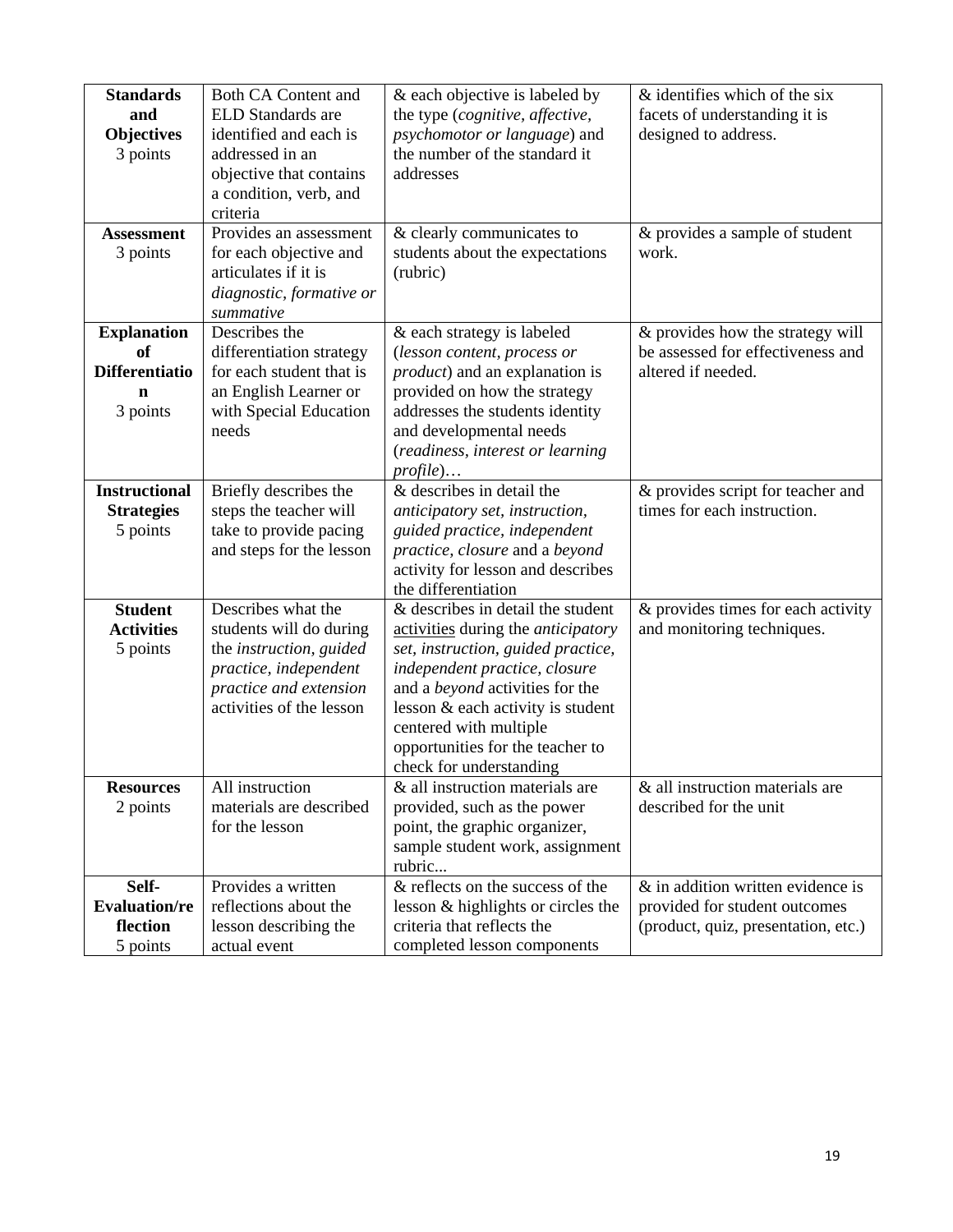## **FIRST DAY PRESENTATION ASSIGNMENT AND RUBRIC**

"You never get a second chance to make a good first impression!"

You will present your 'first day' speech to your classmates. This should be the first full lesson you teach when you take over formally on or about October 24th. You will have 15-20 minutes to introduce yourself (to us) as a dress rehearsal and explain your lesson plan (based on the schedule from your site--single period, block, etc.) You must make a strong impression.

## Materials to turn in:

- A one page lesson overview that includes setting
- A copy of your management plan
- Your parent letter

# Presentation expectations:

One: set the scene for us

 Setting – Name of school, description of class and course (English 9, 35 students, 1st period….EL? etc.) Curriculum connection to the course/English pedagogy (see Epic model) and instructional strategies you will use (large group? Circle? Pair/share, tea party?) How will you participate?

Two: Present your simulated lesson (pretend we are your students). Be sure to include (in whatever order fits your plan):

- 1. Standards, agenda and purpose for lesson
- 2. Short bio  $(1)$  or introduction be creative, you are talking to high school students! Include the 7 things students want to know as appropriate for this setting and day
- 3. Expectations, routines and class management plan (rules, consequences –positive and negative)
- 4. Parent letter to be sent home (with signatures)
- 5. Community building activity: graphic organizer, life graph, survey, name game?

| Area/item                     | Approaching 1                                                                                                         | Meets 3                                                                                                                     | <b>Exceeds 4-5</b>                                                                                                                                                   |
|-------------------------------|-----------------------------------------------------------------------------------------------------------------------|-----------------------------------------------------------------------------------------------------------------------------|----------------------------------------------------------------------------------------------------------------------------------------------------------------------|
| <b>Topic and Time</b>         | Presentation deviates<br>significantly from<br>assignment and is $+/-$<br>50% outside of<br>established time criteria | Presentation is within<br>guidelines for assignment<br>And within $+/- 20\%$ of<br>established time criteria                | & clearly covers and<br>describes each area of<br>content requirement, is<br>well organized,<br>sequential and easy to<br>follow                                     |
| <b>Information</b>            | Information is missing.<br>from the presentation                                                                      | All information is complete                                                                                                 | & all information is<br>accurate, clear and level<br>appropriate for audience<br>and also includes<br>necessary materials (ppt,<br>vocabulary, handouts,<br>$etc.$ ) |
| <b>Insightful Connections</b> | No connections were<br>made between the topic(s)<br>and interest/experience<br>of audience (high school<br>students)  | A strong connection was<br>made between the topic $(s)$<br>and interest/experience of<br>audience (high school<br>students) | $&$ student<br>activities/responses are<br>used to engage all<br>students in the process at<br>a high level through<br>planning and pacing                           |
| <b>Elocution</b>              | Information is read and<br>monotone                                                                                   | Information is not read, can<br>be heard and easily<br>understood                                                           | & presentation is<br>engaging and interesting                                                                                                                        |

#### First Day Presentation Rubric